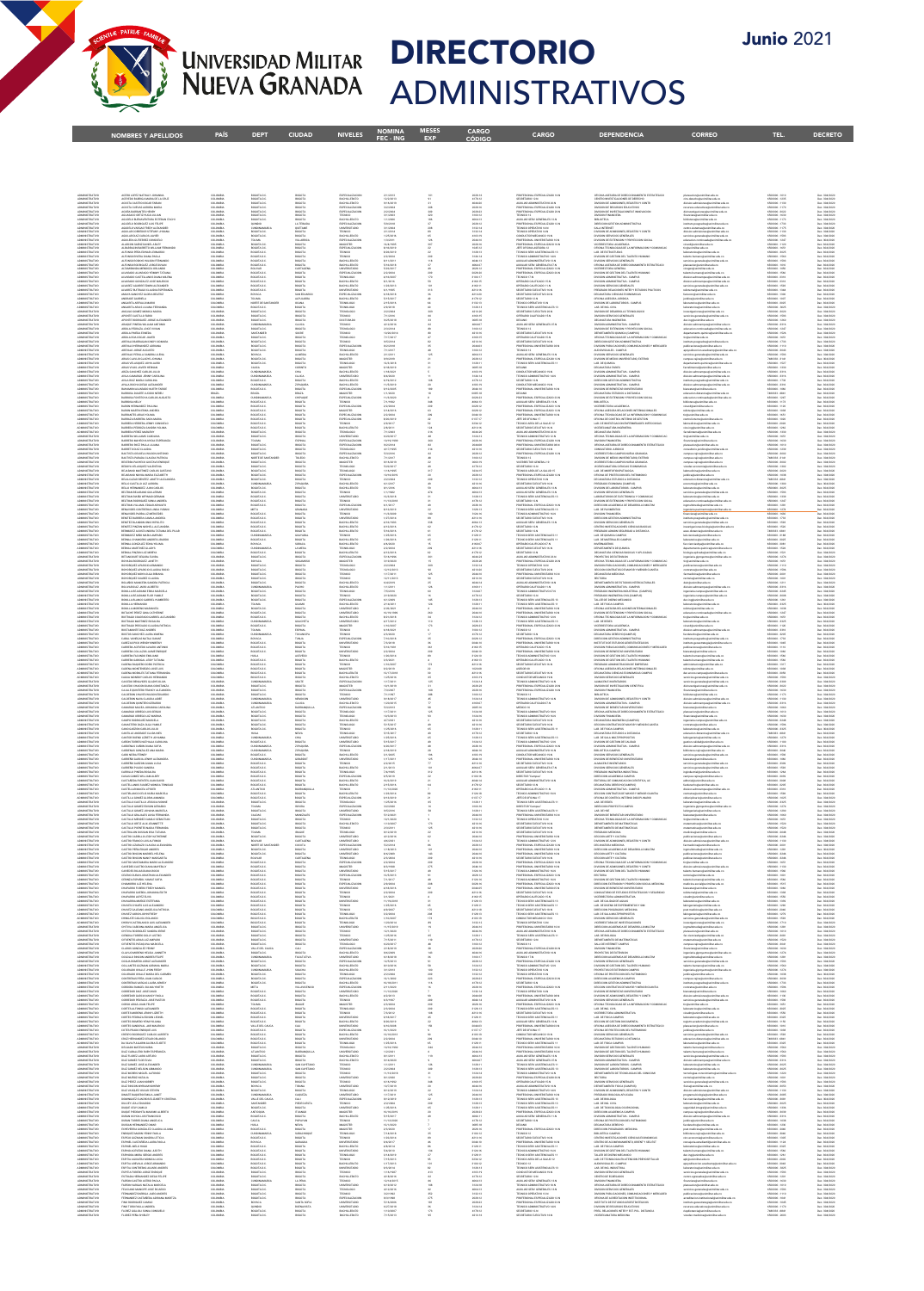## Junio 2021

|                                                                                                                                                                                                                                  | FONGECA SANAGEM ADRIANA MARIA                                                                                                                                                                                                                                                                                                                                                                                                                                    |
|----------------------------------------------------------------------------------------------------------------------------------------------------------------------------------------------------------------------------------|------------------------------------------------------------------------------------------------------------------------------------------------------------------------------------------------------------------------------------------------------------------------------------------------------------------------------------------------------------------------------------------------------------------------------------------------------------------|
| 的人,我们的人都是一个人,我们的人都是一个人,我们的人都是一个人,我们的人都是一个人,我们的人都是一个人,我们的人都是一个人,我们的人都是一个人,我们的人都是不是,我们的人都是不是,我们的人都是不是,我们的人都是不是,我们的人都是不是<br>"我们的人都是我们的人都是我们的人都是我们的人都是我们的人都是我们的人,我们的人都是我们的人,我们的人都是我们的人,我们的人都是我们的人,我们的人都是我们的人,我们的人都是我们的人,我们的人都是我们的人,我 | FONTECHE VARIAS ARE:<br>FORERO MONCADA LLE DARY<br>FRANCO CHICA ALEXANDER<br>FRANCO GARCIA MARTHA LLICA                                                                                                                                                                                                                                                                                                                                                          |
|                                                                                                                                                                                                                                  |                                                                                                                                                                                                                                                                                                                                                                                                                                                                  |
|                                                                                                                                                                                                                                  | MTAN QURDGA AREL RAMRO                                                                                                                                                                                                                                                                                                                                                                                                                                           |
|                                                                                                                                                                                                                                  | .<br>MAN RAMSZ CARLOS ALFONIO                                                                                                                                                                                                                                                                                                                                                                                                                                    |
|                                                                                                                                                                                                                                  | GALINDO LEGUIZAMON BRAULIO ANDRES<br>GALILO DIAZ MARIA PATRICIA                                                                                                                                                                                                                                                                                                                                                                                                  |
|                                                                                                                                                                                                                                  | DRAWS BLANCO LEON                                                                                                                                                                                                                                                                                                                                                                                                                                                |
|                                                                                                                                                                                                                                  | GALVIS RODRIGUEZ KELLY CAROLINE<br>GADNA ROBAVO JENNY CAROLINA<br>GARAY RODRIGUEZ ALBERT GIOVANN<br>GARCIA BAEZ ANDREA DEL PILAR                                                                                                                                                                                                                                                                                                                                 |
|                                                                                                                                                                                                                                  |                                                                                                                                                                                                                                                                                                                                                                                                                                                                  |
|                                                                                                                                                                                                                                  |                                                                                                                                                                                                                                                                                                                                                                                                                                                                  |
|                                                                                                                                                                                                                                  | GARCIA BASZ ANGELICA PAOLA<br>GARCIA BERNAL LUISA FERNANDA<br>GARCIA CARRON AIDEE MILENA                                                                                                                                                                                                                                                                                                                                                                         |
|                                                                                                                                                                                                                                  |                                                                                                                                                                                                                                                                                                                                                                                                                                                                  |
|                                                                                                                                                                                                                                  | GARCIA GUZMAN ANDREA DEL PILAR<br>GARCIA GUZMAN CLAUDIA MARCELA<br>GARCIA PEREZ MARETTA MARIA TERESA                                                                                                                                                                                                                                                                                                                                                             |
|                                                                                                                                                                                                                                  | GARCIA ZURISTA GRISSI.L<br>GARZON CUSSTAS JULIO CESAR<br>GARZON GARCIA JANER ALEXANDER<br>GARZON GOMEZ KAREN CIRLEY                                                                                                                                                                                                                                                                                                                                              |
|                                                                                                                                                                                                                                  |                                                                                                                                                                                                                                                                                                                                                                                                                                                                  |
|                                                                                                                                                                                                                                  | ARZON SILVA MONICA YIZED                                                                                                                                                                                                                                                                                                                                                                                                                                         |
|                                                                                                                                                                                                                                  | MSCA PEDRAZA CRISTHIAN CAMILO<br>BE ALCANTAR AURA LEYEV                                                                                                                                                                                                                                                                                                                                                                                                          |
|                                                                                                                                                                                                                                  | GIL CIFUENTES DAVID JUAN CARLOS<br>GIL OROZCO JUAN CARLOS                                                                                                                                                                                                                                                                                                                                                                                                        |
|                                                                                                                                                                                                                                  | GIL VEGA ALEX VESID                                                                                                                                                                                                                                                                                                                                                                                                                                              |
|                                                                                                                                                                                                                                  |                                                                                                                                                                                                                                                                                                                                                                                                                                                                  |
|                                                                                                                                                                                                                                  | $\begin{array}{l} \begin{array}{l} \text{SFR} \\ \text{GRL} \text{DRL} \\ \text{GRL} \\ \text{GRL} \\ \text{GRL} \\ \text{GRL} \\ \text{GRL} \\ \text{GRL} \\ \text{GDR} \\ \text{GDR} \\ \text{GDR} \\ \text{GDR} \\ \text{GDR} \\ \text{GDR} \\ \text{GDR} \\ \text{GDR} \\ \text{GDR} \\ \text{GDR} \\ \text{GDR} \\ \text{GDR} \\ \text{GDR} \\ \text{GDR} \\ \text{GDR} \\ \text{GDR} \\ \text{GDR} \\ \text{GDR} \\ \text{GDR} \\ \text{GDR} \\ \text{GDR$ |
|                                                                                                                                                                                                                                  |                                                                                                                                                                                                                                                                                                                                                                                                                                                                  |
|                                                                                                                                                                                                                                  | GOMEZ AGUILAR EDER YESID<br>GOMEZ AXNLA SERGIO ANDRES<br>GOMEZ BERNAL MERY RENE                                                                                                                                                                                                                                                                                                                                                                                  |
|                                                                                                                                                                                                                                  |                                                                                                                                                                                                                                                                                                                                                                                                                                                                  |
|                                                                                                                                                                                                                                  | $\begin{array}{ll} \texttt{GOMZ} & \texttt{MOMZ} & \texttt{MOMZ} \\ \texttt{GOMZ} & \texttt{MOMZ} & \texttt{MOMZ} \\ \texttt{GOMZ} & \texttt{MOMZ} & \texttt{MOMZ} & \texttt{MOMZ} \\ \texttt{GOMZ} & \texttt{MOMZ} & \texttt{GOMZ} & \texttt{MOMZ} \\ \texttt{GOMZ} & \texttt{MOMZ} & \texttt{MOMZ} & \texttt{MOMZ} \\ \texttt{GOMZ} & \texttt{MOMZ} & \texttt{MOMZ} & \texttt{MOMZ} \\ \texttt{GOMZ} & \texttt{MOM$                                            |
|                                                                                                                                                                                                                                  |                                                                                                                                                                                                                                                                                                                                                                                                                                                                  |
|                                                                                                                                                                                                                                  |                                                                                                                                                                                                                                                                                                                                                                                                                                                                  |
|                                                                                                                                                                                                                                  | CANCZ RUZ JEREMAS                                                                                                                                                                                                                                                                                                                                                                                                                                                |
|                                                                                                                                                                                                                                  | GOMEZ RUZ MARIA ANGELICA                                                                                                                                                                                                                                                                                                                                                                                                                                         |
|                                                                                                                                                                                                                                  |                                                                                                                                                                                                                                                                                                                                                                                                                                                                  |
|                                                                                                                                                                                                                                  |                                                                                                                                                                                                                                                                                                                                                                                                                                                                  |
|                                                                                                                                                                                                                                  |                                                                                                                                                                                                                                                                                                                                                                                                                                                                  |
|                                                                                                                                                                                                                                  |                                                                                                                                                                                                                                                                                                                                                                                                                                                                  |
|                                                                                                                                                                                                                                  | GMZALEZ LAZARO ANA MILENA                                                                                                                                                                                                                                                                                                                                                                                                                                        |
|                                                                                                                                                                                                                                  | SONZALEZ LEMUS ANGEL JUDITH<br>SONZALEZ LEMUS SEVANIA                                                                                                                                                                                                                                                                                                                                                                                                            |
|                                                                                                                                                                                                                                  |                                                                                                                                                                                                                                                                                                                                                                                                                                                                  |
|                                                                                                                                                                                                                                  |                                                                                                                                                                                                                                                                                                                                                                                                                                                                  |
|                                                                                                                                                                                                                                  | GONZALEZ MONDEY JULIO ALBERTO<br>GONZALEZ PATA MARA VILANDA<br>GONZALEZ PATA MARA VILANDA<br>GONZALEZ PATA MARA VILANDA<br>GONZALEZ GONZALEZ AMERA MARA<br>GONZALEZ SANOSEZ MARA XMERA<br>GONZALEZ SANOSEZ MARA XMERA<br>GONZALEZ SANOSEZ MARA XMER                                                                                                                                                                                                              |
|                                                                                                                                                                                                                                  |                                                                                                                                                                                                                                                                                                                                                                                                                                                                  |
|                                                                                                                                                                                                                                  |                                                                                                                                                                                                                                                                                                                                                                                                                                                                  |
|                                                                                                                                                                                                                                  | GONZALEZ VEGA VUR FACLA<br>GRALNLES AGURRE FRANCIA HELENA<br>GRALNLES JUAN ALBERTO                                                                                                                                                                                                                                                                                                                                                                               |
|                                                                                                                                                                                                                                  |                                                                                                                                                                                                                                                                                                                                                                                                                                                                  |
|                                                                                                                                                                                                                                  |                                                                                                                                                                                                                                                                                                                                                                                                                                                                  |
|                                                                                                                                                                                                                                  |                                                                                                                                                                                                                                                                                                                                                                                                                                                                  |
|                                                                                                                                                                                                                                  |                                                                                                                                                                                                                                                                                                                                                                                                                                                                  |
|                                                                                                                                                                                                                                  |                                                                                                                                                                                                                                                                                                                                                                                                                                                                  |
|                                                                                                                                                                                                                                  | GUERRERO CAMARIO LEYOY JOHANIA<br>GUERRERO MORA MARIA TERESA                                                                                                                                                                                                                                                                                                                                                                                                     |
|                                                                                                                                                                                                                                  |                                                                                                                                                                                                                                                                                                                                                                                                                                                                  |
|                                                                                                                                                                                                                                  | ULINGANI MISIN MARIA MARA<br>GEORGEO RINCE MARIA PAULA<br>GEORGEO RINCE MARIA PAULA<br>GEORGEO RINCE MARIA PAULA<br>GUIDEREZ LEWA MÉRINA VALITIR<br>GUIDEREZ PER PA AR<br>GUIDEREZ PER PA AR<br>GUIDEREZ PER PA AR                                                                                                                                                                                                                                               |
|                                                                                                                                                                                                                                  |                                                                                                                                                                                                                                                                                                                                                                                                                                                                  |
|                                                                                                                                                                                                                                  |                                                                                                                                                                                                                                                                                                                                                                                                                                                                  |
|                                                                                                                                                                                                                                  | <b>BUZWAN AGUILERA CLARA LUCIA</b>                                                                                                                                                                                                                                                                                                                                                                                                                               |
|                                                                                                                                                                                                                                  | .<br>GLOMAN CANONIGO LAUDITH TORCOROMA<br>GLOMAN CHAVES MAYERLI LILIANA                                                                                                                                                                                                                                                                                                                                                                                          |
|                                                                                                                                                                                                                                  |                                                                                                                                                                                                                                                                                                                                                                                                                                                                  |
|                                                                                                                                                                                                                                  |                                                                                                                                                                                                                                                                                                                                                                                                                                                                  |
|                                                                                                                                                                                                                                  |                                                                                                                                                                                                                                                                                                                                                                                                                                                                  |
|                                                                                                                                                                                                                                  | GUIMMON CHANNEL<br>CULTAIN PIGLERIAL JERUS<br>CULTAIN PIGLERIAL JERUS<br>CULTAIN TORRES ALFERDO DANIEL<br>HERMANDEZ CANDORE GUIDA VARETHA<br>HERMANDEZ CANDORE GUIDA VARETHA<br>HERMANDEZ CANDORE GUIDA VARETHA<br>HERMANDEZ CANDORE GUIDA VARETHA                                                                                                                                                                                                               |
|                                                                                                                                                                                                                                  |                                                                                                                                                                                                                                                                                                                                                                                                                                                                  |
|                                                                                                                                                                                                                                  | <b>GRUNDEZ CEPEDA GLORIA CRISTINA</b>                                                                                                                                                                                                                                                                                                                                                                                                                            |
|                                                                                                                                                                                                                                  | HERMANDEZ GARCIA ERIKA LORENA<br>HERMANDEZ HERAZIO NETH DEL CARMEN                                                                                                                                                                                                                                                                                                                                                                                               |
|                                                                                                                                                                                                                                  | HARMANICZ HAMIOTOWA MIESZCHOWANIA<br>HARMANICZ HARCHIZA AMIORA ROCHO<br>HARMANICZ PARZEM PACLA KATHARMANI<br>HARMANICZ (MARMANI MACLA KATHARMANI<br>HARMANICZ VARAKO CHATZA<br>HARMANICZ JONATHANI HARCLO<br>HARMANIA MATÓZ JONATHANI HARCLO                                                                                                                                                                                                                     |
|                                                                                                                                                                                                                                  |                                                                                                                                                                                                                                                                                                                                                                                                                                                                  |
|                                                                                                                                                                                                                                  |                                                                                                                                                                                                                                                                                                                                                                                                                                                                  |
|                                                                                                                                                                                                                                  |                                                                                                                                                                                                                                                                                                                                                                                                                                                                  |
|                                                                                                                                                                                                                                  | <b>GRACIA PARA JUAN CARLOS</b>                                                                                                                                                                                                                                                                                                                                                                                                                                   |
|                                                                                                                                                                                                                                  | ierrera rodriguez diana cardunia.<br>Hoalgo Florez alexander                                                                                                                                                                                                                                                                                                                                                                                                     |
|                                                                                                                                                                                                                                  | MINARCH LIGHA ANN AIR CEARNA<br>HARACH GEATH AN MARTHA ELIZABETH<br>HARACH GEATH JABLINNIA PACA<br>HARACH GEATH AIR CEARNA<br>HARACH ARACH ANN AIR AN TAIR CONTAIN<br>HARACH ARACH ARACH ARACH AIR CONTAIN<br>BARACH FURNTER MARTA LEGINLES<br>BARA                                                                                                                                                                                                              |
|                                                                                                                                                                                                                                  |                                                                                                                                                                                                                                                                                                                                                                                                                                                                  |
|                                                                                                                                                                                                                                  |                                                                                                                                                                                                                                                                                                                                                                                                                                                                  |
|                                                                                                                                                                                                                                  |                                                                                                                                                                                                                                                                                                                                                                                                                                                                  |
|                                                                                                                                                                                                                                  | AMAGE YORK EARLY STAMP                                                                                                                                                                                                                                                                                                                                                                                                                                           |
|                                                                                                                                                                                                                                  | OSANNEZ CELV RICARDO<br>HTANNEZ CHANG SARINE                                                                                                                                                                                                                                                                                                                                                                                                                     |
|                                                                                                                                                                                                                                  | $\begin{array}{l} \textbf{JMLM-L} \textbf{OMF} \textbf{L} \textbf{H} \textbf{H} \textbf{H} \textbf{H} \textbf{H} \textbf{H} \textbf{H} \textbf{H} \textbf{H} \textbf{H} \textbf{H} \textbf{H} \textbf{H} \textbf{H} \textbf{H} \textbf{H} \textbf{H} \textbf{H} \textbf{H} \textbf{H} \textbf{H} \textbf{H} \textbf{H} \textbf{H} \textbf{H} \textbf{H} \textbf{H} \textbf{H} \textbf{H} \textbf{H} \textbf{H} \textbf{H$                                        |
|                                                                                                                                                                                                                                  |                                                                                                                                                                                                                                                                                                                                                                                                                                                                  |
|                                                                                                                                                                                                                                  |                                                                                                                                                                                                                                                                                                                                                                                                                                                                  |
|                                                                                                                                                                                                                                  |                                                                                                                                                                                                                                                                                                                                                                                                                                                                  |
|                                                                                                                                                                                                                                  | <b>MENEZ TORRES ANAMARIA</b>                                                                                                                                                                                                                                                                                                                                                                                                                                     |
|                                                                                                                                                                                                                                  | inenez varela faride<br>Ladino navarrete lidia esperanza                                                                                                                                                                                                                                                                                                                                                                                                         |
|                                                                                                                                                                                                                                  | LAURO MONDERNO LEDI SUSIANA<br>LAPON DOLENIO LEDI SUSIANA<br>LAPA PEREA ISABEL<br>LAPOD CORREA RAMON DE JESUS<br>LAPOD CORREA INANCO ANTIENE<br>LAPOD CARVALINI INDIANNO ANTIENE<br>LEN LEPA JOHANNA PATRICA<br>LEPA LEPA JOHANNA PATRICA                                                                                                                                                                                                                        |
|                                                                                                                                                                                                                                  |                                                                                                                                                                                                                                                                                                                                                                                                                                                                  |
|                                                                                                                                                                                                                                  |                                                                                                                                                                                                                                                                                                                                                                                                                                                                  |
|                                                                                                                                                                                                                                  |                                                                                                                                                                                                                                                                                                                                                                                                                                                                  |
|                                                                                                                                                                                                                                  |                                                                                                                                                                                                                                                                                                                                                                                                                                                                  |
|                                                                                                                                                                                                                                  | LEON HALLA MISSING SINACIO<br>LEON GARZON LUCY PATRICIA<br>LEON PARAMERO SONIA JANNETH<br>LEON RODRIGUEZ NELSY ASTRO                                                                                                                                                                                                                                                                                                                                             |
|                                                                                                                                                                                                                                  | LEON SANASRIA JAME<br>LEON TOSCANO MIGUEL EDUARDO<br>LINARES LADINO SANDRA YOHANNA                                                                                                                                                                                                                                                                                                                                                                               |
|                                                                                                                                                                                                                                  |                                                                                                                                                                                                                                                                                                                                                                                                                                                                  |
|                                                                                                                                                                                                                                  |                                                                                                                                                                                                                                                                                                                                                                                                                                                                  |
|                                                                                                                                                                                                                                  | LCARADO RIVERA EDGAR<br>LCARADO RIVERA MARLENE<br>LCARADO RIVERA SANDRA JOHANNA<br>LOMBANIA ANGOLA WEIMAR VICENTE<br>LOREZ BARRETO OSCAR ORLANDO                                                                                                                                                                                                                                                                                                                 |
|                                                                                                                                                                                                                                  |                                                                                                                                                                                                                                                                                                                                                                                                                                                                  |
|                                                                                                                                                                                                                                  | .<br>19952 CASTELO RAINA CAMEO<br>19952 COGUA CINDY CAROLINA                                                                                                                                                                                                                                                                                                                                                                                                     |
|                                                                                                                                                                                                                                  | JORGE WALL SURE CARD                                                                                                                                                                                                                                                                                                                                                                                                                                             |
|                                                                                                                                                                                                                                  | LOPEZ GOMEZ DALLANA KATHÉRINÉ<br>LOPEZ LOZANO SANDY                                                                                                                                                                                                                                                                                                                                                                                                              |
|                                                                                                                                                                                                                                  |                                                                                                                                                                                                                                                                                                                                                                                                                                                                  |
|                                                                                                                                                                                                                                  | LOPEZ OCAMPO FABIOLA<br>LOPEZ PRENECO ALEJANDRO<br>LOPEZ RODROUEZ JESUS ANTONI<br>LOPEZ ROZO MANUEL ALEJANDRO<br>LOTA HERMANDEZ JAIME NELSON                                                                                                                                                                                                                                                                                                                     |
|                                                                                                                                                                                                                                  |                                                                                                                                                                                                                                                                                                                                                                                                                                                                  |
|                                                                                                                                                                                                                                  | LOZADA MUÑOZ EDGAR EDUARDO<br>LOZANO HERMANDEZ SANTOS JAVIER                                                                                                                                                                                                                                                                                                                                                                                                     |
|                                                                                                                                                                                                                                  | LUNA DUCUMAN DANNA ZULAY                                                                                                                                                                                                                                                                                                                                                                                                                                         |
|                                                                                                                                                                                                                                  |                                                                                                                                                                                                                                                                                                                                                                                                                                                                  |
|                                                                                                                                                                                                                                  |                                                                                                                                                                                                                                                                                                                                                                                                                                                                  |
|                                                                                                                                                                                                                                  |                                                                                                                                                                                                                                                                                                                                                                                                                                                                  |
|                                                                                                                                                                                                                                  | LINA RESCOMA DRAVA ALIAN<br>LINA RESCOMA DRAVA ELISCER<br>MARINGRA CASTARO JOSE MALIBOLO<br>MANIGERA CASTARO JOSE MALIBOLO<br>MANIGERA FARRADO JUIX MARINGRA<br>MARINGREZ MARTINEZ DARBA MARGELY<br>MARINGREZ MARTINEZ DARBA MARGELY<br>MARINGREZ M                                                                                                                                                                                                              |
|                                                                                                                                                                                                                                  | MARN CHANGZ DANNEZA<br>MARIÑO COLORADO HAROL ESNAIDER                                                                                                                                                                                                                                                                                                                                                                                                            |
|                                                                                                                                                                                                                                  | MARIÑO MOSQUERA KAREN ANDREA<br>MARTINEZ CORENA EDUARDO ANTONIO<br>MARTINEZ LOZANO SANDRA MILENA                                                                                                                                                                                                                                                                                                                                                                 |
|                                                                                                                                                                                                                                  |                                                                                                                                                                                                                                                                                                                                                                                                                                                                  |
|                                                                                                                                                                                                                                  | MARTINEZ ORTEGA MARA CAMILA<br>MARTINEZ ROS LEDY<br>MARTINEZ ROSKA VERALDIN ROCIO<br>MARTINEZ ROCHA JARO ALEJANDRO<br>MARTINEZ VALDERRAMA GLORA JEMINA                                                                                                                                                                                                                                                                                                           |
|                                                                                                                                                                                                                                  |                                                                                                                                                                                                                                                                                                                                                                                                                                                                  |
|                                                                                                                                                                                                                                  | MARTINEZ VELASQUEZ MARIN LORENA                                                                                                                                                                                                                                                                                                                                                                                                                                  |
|                                                                                                                                                                                                                                  | MAYORA DUSSAN JORGE WILSON                                                                                                                                                                                                                                                                                                                                                                                                                                       |
|                                                                                                                                                                                                                                  |                                                                                                                                                                                                                                                                                                                                                                                                                                                                  |
|                                                                                                                                                                                                                                  |                                                                                                                                                                                                                                                                                                                                                                                                                                                                  |
|                                                                                                                                                                                                                                  | MATURAL DESSINA EN EN SAN ANTINEZ AL EN ANGERE<br>MATUREL AN EN EN EN ANGERIA ANGERIA<br>MATUREL AN EL EN EN ANGERIA ANGERIA<br>MEDINA CHIALLERO LUZ ESTRELLA<br>MEDINA CHIALLERO LUZ ESTRELLA<br>MEDINA CHIALLERO LUZ ESTA<br>MEDINA URUSIÁ ELM                                                                                                                                                                                                                 |
|                                                                                                                                                                                                                                  |                                                                                                                                                                                                                                                                                                                                                                                                                                                                  |
|                                                                                                                                                                                                                                  |                                                                                                                                                                                                                                                                                                                                                                                                                                                                  |
|                                                                                                                                                                                                                                  | MÉJA PINÉDA MARO<br>MÉJA SUÉSCUN HÉNRY<br>MELO AVE A TATUNA                                                                                                                                                                                                                                                                                                                                                                                                      |
|                                                                                                                                                                                                                                  | MÉLO DIAZ MONICA PAGIA<br>MÉLO MÉNDOZA JESON STIVEN                                                                                                                                                                                                                                                                                                                                                                                                              |
|                                                                                                                                                                                                                                  |                                                                                                                                                                                                                                                                                                                                                                                                                                                                  |
|                                                                                                                                                                                                                                  |                                                                                                                                                                                                                                                                                                                                                                                                                                                                  |
|                                                                                                                                                                                                                                  | MADIMIZZA ARRESTANT<br>MENEZ PERZ WIERN ALEXANDER<br>MENEZ PERZ WIERN ALEXANDER<br>MENEZA TORK WIERN ALEXANDER<br>MENEZA MENEZ LEI CARLO<br>MENAND PASSED SANDRA MILENA<br>MENAND PASSED SANDRA MILENA<br>MENAND PASSED SANDRA MILENA<br>MENAND PASSED                                                                                                                                                                                                           |
|                                                                                                                                                                                                                                  |                                                                                                                                                                                                                                                                                                                                                                                                                                                                  |
|                                                                                                                                                                                                                                  |                                                                                                                                                                                                                                                                                                                                                                                                                                                                  |
|                                                                                                                                                                                                                                  | MOLINA MARROQUIN MARIA OFELIA                                                                                                                                                                                                                                                                                                                                                                                                                                    |
|                                                                                                                                                                                                                                  |                                                                                                                                                                                                                                                                                                                                                                                                                                                                  |
|                                                                                                                                                                                                                                  | MELINA MANERISE ERE DANIEL<br>MONEADA PULIDO RIJTHADNICA<br>MONEADA PULIDO RIJTHADNICA<br>MONEADA PULIDO RIJTHADNICA<br>MONTAÑO REPADA MANERI<br>MONTAÑO REPADA MANERI<br>MONTAÑO REPADA MANERI<br>MONTAÑO REPADA MANERI VULIETH<br>MONTAÑO REPADA MAN                                                                                                                                                                                                           |
|                                                                                                                                                                                                                                  |                                                                                                                                                                                                                                                                                                                                                                                                                                                                  |
|                                                                                                                                                                                                                                  | MONTOVA CORREDOR LUS ALFONSO                                                                                                                                                                                                                                                                                                                                                                                                                                     |
|                                                                                                                                                                                                                                  | MORA ALONSO JIMMY GRAZIANI                                                                                                                                                                                                                                                                                                                                                                                                                                       |
|                                                                                                                                                                                                                                  | GIVA D'ANJ, ARDI AROM                                                                                                                                                                                                                                                                                                                                                                                                                                            |
|                                                                                                                                                                                                                                  | MORA QUINTERO LAURA DANIELA<br>MORA SEPULVEDA VICTOR DARIO                                                                                                                                                                                                                                                                                                                                                                                                       |
|                                                                                                                                                                                                                                  | Morales Hermanesz Luis Felipe<br>Morales Jimenez José Euclides<br>Morales Iozano Ayde<br>Morales Perez Veraldin<br>Morano Plazas Wilson Orlando                                                                                                                                                                                                                                                                                                                  |
|                                                                                                                                                                                                                                  |                                                                                                                                                                                                                                                                                                                                                                                                                                                                  |
|                                                                                                                                                                                                                                  |                                                                                                                                                                                                                                                                                                                                                                                                                                                                  |
|                                                                                                                                                                                                                                  | MORENO QUINTERO CLAUDIA LILIANA<br>MORENO QUIÑONES SERGIO IVAN                                                                                                                                                                                                                                                                                                                                                                                                   |
|                                                                                                                                                                                                                                  | MORENO ROMERO MARIA AMANDA                                                                                                                                                                                                                                                                                                                                                                                                                                       |
|                                                                                                                                                                                                                                  |                                                                                                                                                                                                                                                                                                                                                                                                                                                                  |
|                                                                                                                                                                                                                                  |                                                                                                                                                                                                                                                                                                                                                                                                                                                                  |
|                                                                                                                                                                                                                                  |                                                                                                                                                                                                                                                                                                                                                                                                                                                                  |
|                                                                                                                                                                                                                                  | MOSENO ENANTO HARVADA MARINA<br>MOSENO ELEO EXTRA JENARAHA<br>MOSENO ELEO EXTRA JENARAHA<br>MOSENO ELEO ENANTO HARVADA<br>MOSENO ENERGIA HARVADA<br>MOSENO EN MOSENO EN MOSENO<br>MOSENO EN MOSENO EN MOSENO<br>MOSENO EN MOSENO EN MOSENO<br>MOSENO                                                                                                                                                                                                             |
|                                                                                                                                                                                                                                  |                                                                                                                                                                                                                                                                                                                                                                                                                                                                  |
|                                                                                                                                                                                                                                  | OTRAILA 20RDL MARTIA AVOIR                                                                                                                                                                                                                                                                                                                                                                                                                                       |
|                                                                                                                                                                                                                                  | NOVOA MANECHA NAN ERMESTO                                                                                                                                                                                                                                                                                                                                                                                                                                        |
|                                                                                                                                                                                                                                  | CRANDO ROSAS SANDRA YASLE                                                                                                                                                                                                                                                                                                                                                                                                                                        |
|                                                                                                                                                                                                                                  |                                                                                                                                                                                                                                                                                                                                                                                                                                                                  |
|                                                                                                                                                                                                                                  |                                                                                                                                                                                                                                                                                                                                                                                                                                                                  |
|                                                                                                                                                                                                                                  |                                                                                                                                                                                                                                                                                                                                                                                                                                                                  |
| <b>CATARTEMADA</b>                                                                                                                                                                                                               | COMEO NAHA GESINO AGALE<br>COMEO NAHA GESINO AGALE<br>COMEO SERA EDNO ALIV<br>COMEO SERA EDNO BLIV<br>COMA MAGICA NESTOR ALIVERA<br>COMA ERAI GELEVINO GELINIO<br>GESIN ERAI GELEVINO GELINIO<br>GESINA AGAIS VIRILERAD GELINIO<br>GESINA AGAIS GELINI<br>DRITCH ANNIESZ EDGARD ANDRES                                                                                                                                                                           |

ŧ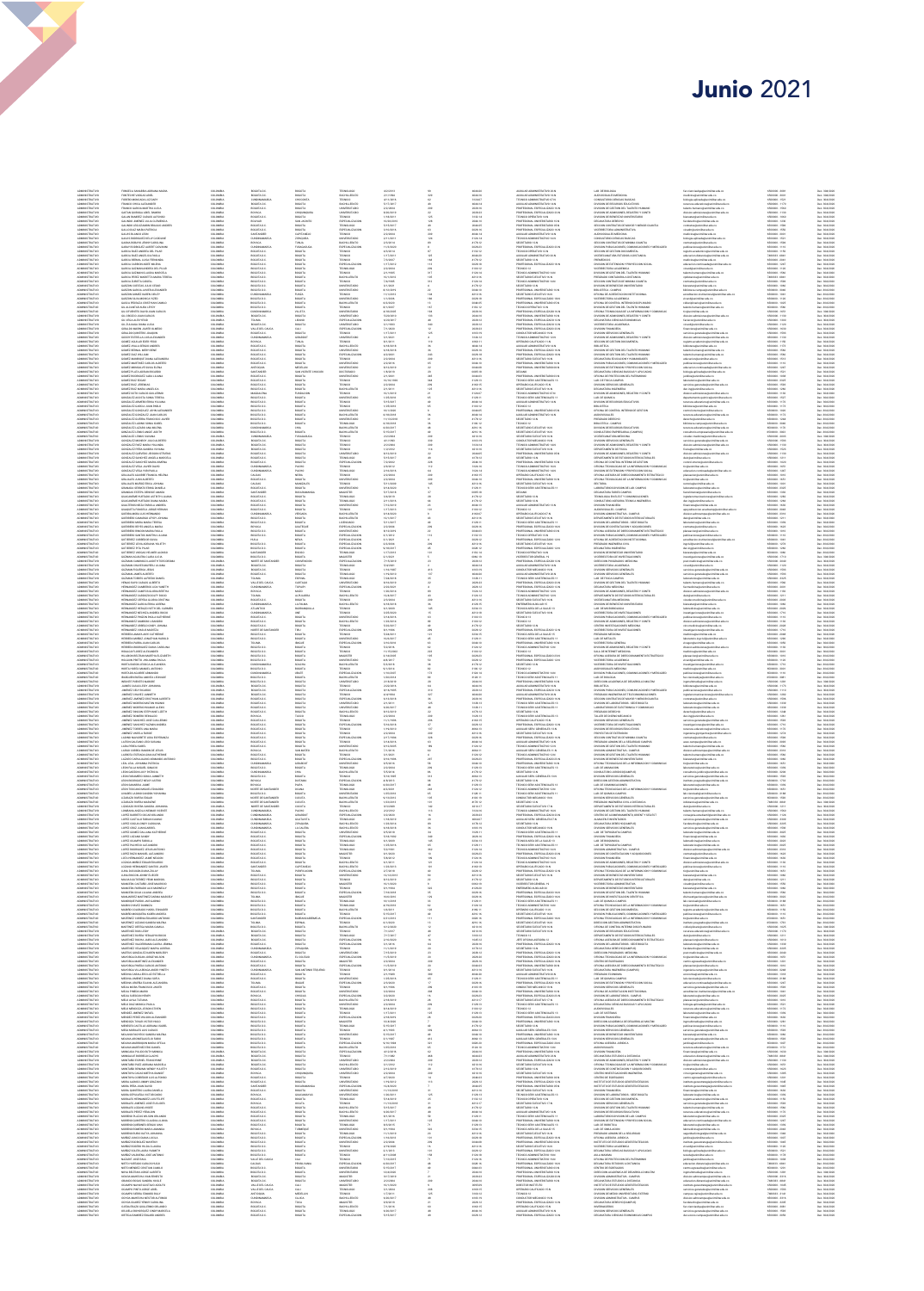## **Junio 2021**

| <b>ADMINISTRATIV</b>                                                                                                                                                                                                                    | DOWNAN ROJAS JORGE MANAGO                                                                                                                                                                                                                                            |                                                                                                            | ROYACA                                                                                                    |                                                                                                                                                                                                                                                                                                                                                                                                                                              |                                                                                                                                                                                              |                                                                                                                                                                                                                                                                   |
|-----------------------------------------------------------------------------------------------------------------------------------------------------------------------------------------------------------------------------------------|----------------------------------------------------------------------------------------------------------------------------------------------------------------------------------------------------------------------------------------------------------------------|------------------------------------------------------------------------------------------------------------|-----------------------------------------------------------------------------------------------------------|----------------------------------------------------------------------------------------------------------------------------------------------------------------------------------------------------------------------------------------------------------------------------------------------------------------------------------------------------------------------------------------------------------------------------------------------|----------------------------------------------------------------------------------------------------------------------------------------------------------------------------------------------|-------------------------------------------------------------------------------------------------------------------------------------------------------------------------------------------------------------------------------------------------------------------|
| ADMINISTRATIV                                                                                                                                                                                                                           | ORTIZ CARDENAS FERMANDO<br>ORTIZ NARVAEZ JESUS ALBERTO<br>OSORIO BERMAL LUIS GABRIEL<br>OSORIO RONDON CLAUDIA MILENA<br>OSPINA BURGOS VOHANA TERESA                                                                                                                  | COLOMBIA                                                                                                   | ROSOTA D.C.<br>ROSOTA D.C.<br>CUNDINAMA<br>ROSOTA D.C.                                                    | ROGOTA<br>ROGOTA<br>ROGOTA<br>FACATATM<br>ROGOTA<br>ROGOTA                                                                                                                                                                                                                                                                                                                                                                                   | MAGISTER<br>ESPECIALIZACION<br>UNIVERSITARIO<br>UNIVERSITARIO<br>UNIVERSITARIO<br>TECNICO                                                                                                    | 1/17/2012<br>12/18/2017<br>3/16/2016<br>3/16/2021<br>1/25/2016                                                                                                                                                                                                    |
| ADMINISTRATIVO<br>ADMINISTRATIVO<br>ADMINISTRATIVO<br>ADMINISTRATIVO                                                                                                                                                                    |                                                                                                                                                                                                                                                                      | COLOMBIA<br>COLOMBIA<br>COLOMBIA<br>COLOMBIA                                                               |                                                                                                           |                                                                                                                                                                                                                                                                                                                                                                                                                                              |                                                                                                                                                                                              |                                                                                                                                                                                                                                                                   |
|                                                                                                                                                                                                                                         |                                                                                                                                                                                                                                                                      |                                                                                                            |                                                                                                           |                                                                                                                                                                                                                                                                                                                                                                                                                                              |                                                                                                                                                                                              |                                                                                                                                                                                                                                                                   |
| <b>ADMINISTRATIV</b><br><b>QMINSTRATIV</b>                                                                                                                                                                                              | INSED FRANCO MARTHA LUCIA                                                                                                                                                                                                                                            | COLOMBI                                                                                                    | BOSOTA D.C.<br>losofix b.c.                                                                               |                                                                                                                                                                                                                                                                                                                                                                                                                                              | DOCTORADO                                                                                                                                                                                    |                                                                                                                                                                                                                                                                   |
| <b>ADMINISTRATIV</b>                                                                                                                                                                                                                    | PACATEQUE ESPINOSA SANDRA PATRICA<br>PAQILLA HERMANDEZ MONICA PATRICIA                                                                                                                                                                                               | COLOMBIA                                                                                                   | TOLIMA<br>BOSOTA D.C.                                                                                     | BOGOTA<br>IBAGUE                                                                                                                                                                                                                                                                                                                                                                                                                             | MAGESTER<br>UNIVERSITARIO                                                                                                                                                                    | 3/2/2004<br>6/18/2018                                                                                                                                                                                                                                             |
| ADMINISTRATIVO<br>ADMINISTRATIVO                                                                                                                                                                                                        | PALMA RAMBEZ NYDIA ESPERANZA<br>PANCHA SABOGAL EDNA MARISCE<br>PARDO BELTRAN CAROL ADRIANA                                                                                                                                                                           | COLOMBIA<br>COLOMBIA                                                                                       | aggra p.c.                                                                                                | ROGOTA<br>ROGOTA<br>ROGOTA                                                                                                                                                                                                                                                                                                                                                                                                                   | TECNOLOGO<br>BACHILLERATO                                                                                                                                                                    | 5/15/2017<br>7/15/2011                                                                                                                                                                                                                                            |
| <b>ADMINISTRATIVO</b>                                                                                                                                                                                                                   |                                                                                                                                                                                                                                                                      | COLOMBIA                                                                                                   | BOSOTA D.C.                                                                                               |                                                                                                                                                                                                                                                                                                                                                                                                                                              | LINEVERSITARIO<br>ESPECIALIZACION<br>TECNOLOGO<br>ENCHILLERATO                                                                                                                               | \$/17/2017                                                                                                                                                                                                                                                        |
| ADMINISTRATIVO<br>ADMINISTRATIVO<br>ADMINISTRATIVO<br>ADMINISTRATIVO                                                                                                                                                                    | PAGDO JARA GINA PATRICIA<br>PASTOR SANCHEZ MARIA ELVRA<br>PATARROYO PUERTO JOSE LUSI<br>PATRIO SAENZ ANA LUCIA                                                                                                                                                       | COLOMBIA<br>COLOMBIA<br>COLOMBIA<br>COLOMBIA                                                               | CUNDINAMARCA<br>ROSOTA D.C.<br>CUNDINAMARCA<br>CUNDINAMARCA                                               |                                                                                                                                                                                                                                                                                                                                                                                                                                              |                                                                                                                                                                                              |                                                                                                                                                                                                                                                                   |
| <b>ADMINISTRATIV</b>                                                                                                                                                                                                                    | PEÑA CASTILLO HENRY                                                                                                                                                                                                                                                  | COLOMBIA                                                                                                   |                                                                                                           |                                                                                                                                                                                                                                                                                                                                                                                                                                              | BACHILLERATO                                                                                                                                                                                 |                                                                                                                                                                                                                                                                   |
| ADMINISTRATIVO<br>ADMINISTRATIVO                                                                                                                                                                                                        | POŠAMUŠOŽ GLOVACTH<br>POŠAPOŠA LEDY CAROLINA                                                                                                                                                                                                                         | <b>DLOMBS</b><br>COLOMBIA                                                                                  | ROSOTA D.C.<br>ROSOTA D.C.                                                                                |                                                                                                                                                                                                                                                                                                                                                                                                                                              | TECNICO<br>TECNOLOGO                                                                                                                                                                         | =<br>11/17/2020<br>7/1/1992<br>8/26/2019<br>12/1/2014<br>2/2/2011<br>2/2/2014                                                                                                                                                                                     |
|                                                                                                                                                                                                                                         | PRINAPANA LIMP CHRISTINA<br>PRINAPANA LIMP CHRISTINA<br>PRINA RODROUSZ LINA JOHNNA<br>PRINACZA MEJIA JERNA JELIANA<br>PRINATA MODRISTA MARIZ PRINAPANA<br>PRINATA ACOSTA MARIA CAMILA<br>PRINATA ACOSTA MARIA CAMILA<br>PRINATA ACOSTA MARIA CAMIL                   | COLOMBIA<br>COLOMBIA                                                                                       |                                                                                                           | FOMEQUE<br>BOGOTA<br>BOGOTA<br>URATE<br>SAGOTA<br>BOGOTA<br>BOGOTA<br>BOGOTA<br>ROGOTA<br>ROGOTA<br>ROGOTA<br>ROGOTA<br>ROGOTA<br>ROGOTA<br>ROGOTA<br>ROGOTA<br>ROGOTA                                                                                                                                                                                                                                                                       |                                                                                                                                                                                              | 10/202019<br>2/202021<br>2/202021<br>2/202021<br>3/11/2021<br>5/11/2021<br>4/20:2017<br>11/12/2021<br>12/20201                                                                                                                                                    |
| ADMINISTRATIVO<br>ADMINISTRATIVO<br>ADMINISTRATIVO                                                                                                                                                                                      |                                                                                                                                                                                                                                                                      | COLOMBIA                                                                                                   | BOSOTA D.C.<br>BOYACA<br>BOSOTA D.C.                                                                      |                                                                                                                                                                                                                                                                                                                                                                                                                                              | TECNICO<br>MAGISTER<br>ESPECIALIZACION                                                                                                                                                       |                                                                                                                                                                                                                                                                   |
|                                                                                                                                                                                                                                         |                                                                                                                                                                                                                                                                      |                                                                                                            |                                                                                                           |                                                                                                                                                                                                                                                                                                                                                                                                                                              |                                                                                                                                                                                              |                                                                                                                                                                                                                                                                   |
| ADMINISTRATIVO<br>ADMINISTRATIVO<br>ADMINISTRATIVO<br>ADMINISTRATIVO                                                                                                                                                                    |                                                                                                                                                                                                                                                                      | COLOMBIA<br>COLOMBIA<br>COLOMBIA<br>COLOMBIA                                                               | CUNDINAMARCA<br>ROSOTA D.C.<br>ROSOTA D.C.<br>ROSOTA D.C.                                                 |                                                                                                                                                                                                                                                                                                                                                                                                                                              | TECNOLOGO<br>TECNICO<br>ESPECIALIZACION<br>ESPECIALIZACION                                                                                                                                   |                                                                                                                                                                                                                                                                   |
| <b>ADMINISTRATIV</b>                                                                                                                                                                                                                    | PEREZ CORREDOR MARIA DEL PILAR                                                                                                                                                                                                                                       | COLOMBI                                                                                                    | WALE DEL CAUC                                                                                             |                                                                                                                                                                                                                                                                                                                                                                                                                                              | ESPECIAL EACTON                                                                                                                                                                              |                                                                                                                                                                                                                                                                   |
| ADMINISTRATIVO<br>ADMINISTRATIVO                                                                                                                                                                                                        | PEREZ DUMPTE CLAUDIA ESTHER<br>PEREZ GONZALEZ TIMOTY JOHA                                                                                                                                                                                                            | COLOMBIA                                                                                                   | SANTANDER<br>ROSOTA D.C.                                                                                  | BUCARAMA<br>BOGOTA                                                                                                                                                                                                                                                                                                                                                                                                                           | MAGISTER<br>TECNOLOGO                                                                                                                                                                        |                                                                                                                                                                                                                                                                   |
| ADMINISTRATIVO<br>ADMINISTRATIVO                                                                                                                                                                                                        |                                                                                                                                                                                                                                                                      | COLOMBIA<br>COLOMBIA                                                                                       | TOLIMA<br>ROSOTA D.C.                                                                                     |                                                                                                                                                                                                                                                                                                                                                                                                                                              | BACHLERATO<br>TECNICO                                                                                                                                                                        | il/1/2010<br>1/20/2014                                                                                                                                                                                                                                            |
| ADMINISTRATIV                                                                                                                                                                                                                           | PRINCIPALITING IN A MARITIME IN A MARCON CONSIDERED PRIDA ANNO ANNO 1992<br>PEREZ PRIDA ASSAR ANNER:<br>PEREZ PRIDA ASSAR ANNER:<br>PEREZ VICANDIA BANCRIC<br>PEREZA GALINDO DORA MAYERIY<br>PIREZA GALINDO DORA MAYERIY<br>PIREZA GALINDO DORA                      | COLOMBIA                                                                                                   | ROSOTA D.C.                                                                                               | BAGLE<br>BOGOTA<br>BOGOTA                                                                                                                                                                                                                                                                                                                                                                                                                    | UNIVERSITARS                                                                                                                                                                                 | 10/1/2004                                                                                                                                                                                                                                                         |
|                                                                                                                                                                                                                                         |                                                                                                                                                                                                                                                                      |                                                                                                            |                                                                                                           |                                                                                                                                                                                                                                                                                                                                                                                                                                              |                                                                                                                                                                                              |                                                                                                                                                                                                                                                                   |
| ADMINISTRATIVO<br>ADMINISTRATIVO<br>ADMINISTRATIVO<br>ADMINISTRATIVO                                                                                                                                                                    |                                                                                                                                                                                                                                                                      | COLOMBIA<br>COLOMBIA<br>COLOMBIA<br>COLOMBIA                                                               | BOSOTA D.C.<br>SUCRE<br>BOYACA<br>BOSOTA D.C.                                                             |                                                                                                                                                                                                                                                                                                                                                                                                                                              | UNIVERSITARIO<br>UNIVERSITARIO<br>TECNICLOSO                                                                                                                                                 |                                                                                                                                                                                                                                                                   |
| <b>ADMINISTRATIV</b>                                                                                                                                                                                                                    | <b>DAILLA CASTON PODA INCO</b>                                                                                                                                                                                                                                       | COLOMBIA                                                                                                   | BOSOTA D.C.                                                                                               |                                                                                                                                                                                                                                                                                                                                                                                                                                              |                                                                                                                                                                                              |                                                                                                                                                                                                                                                                   |
| ADMINISTRATIVO                                                                                                                                                                                                                          | PINELA CASTRO SANDRA<br>PINELA DAZA LUIS FERNANDO                                                                                                                                                                                                                    | <b>OLOMBI</b><br>COLOMBIA                                                                                  | BOSOTA D.C<br>BOSOTA D.C.                                                                                 | ROGOTA<br>COROZAL<br>VRACACH<br>ROGOTA<br>ROGOTA<br>ROGOTA                                                                                                                                                                                                                                                                                                                                                                                   | TECNICO<br>BACHILERATO<br>BACHILERATO                                                                                                                                                        | 1117/2012<br>1/12/2012<br>1/16/2020<br>1/16/2018<br>4/4/1994<br>2/2/2012                                                                                                                                                                                          |
| ADMINISTRATIVO<br>ADMINISTRATIVO<br>ADMINISTRATIVO                                                                                                                                                                                      | PINZON AREVALO OLIVERO<br>PINZON BETANCOLIET PATRICIA<br>PINZON HERMANDEZ OSCAR WILLIAM                                                                                                                                                                              | COLOMBIA<br>COLOMBIA                                                                                       | aggets p.c.                                                                                               |                                                                                                                                                                                                                                                                                                                                                                                                                                              |                                                                                                                                                                                              |                                                                                                                                                                                                                                                                   |
|                                                                                                                                                                                                                                         |                                                                                                                                                                                                                                                                      | COLOMBIA                                                                                                   | TOLIMA<br>ROSOTA D.C.                                                                                     |                                                                                                                                                                                                                                                                                                                                                                                                                                              |                                                                                                                                                                                              |                                                                                                                                                                                                                                                                   |
| ADMINISTRATIVO<br>ADMINISTRATIVO<br>ADMINISTRATIVO<br>ADMINISTRATIVO                                                                                                                                                                    | PERÁRIN PINELA HEBER HANS<br>PLAZAS MERCHAN MARA DEL PLAR<br>POLOCHE BUSTAMANTE JONNY ARBE<br>PORRASONAZ DANIA CAROLINA                                                                                                                                              | COLOMBIA<br>COLOMBIA<br>COLOMBIA<br>COLOMBIA                                                               | ROSOTA D.C.<br>ROSOTA D.C.<br>ROSOTA D.C.<br>ROSOTA D.C.                                                  | Rogota<br>Romba<br>Rogota<br>Rogota<br>Rogota<br>Rogota<br>Rogota<br>Rogota<br>Rogota<br>Rogota                                                                                                                                                                                                                                                                                                                                              | midelliari ()<br>Tayacsi<br>Levessitari)<br>Levessitari)<br>Tayacsi<br>Tayacsi<br>Tayacsi<br>Levessitari                                                                                     | 2/2/2004<br>2/2/2004<br>5/17/2017<br>6/1/2017<br>6/1/2014<br>4/12/2016<br>3/15/2019<br>3/15/2019                                                                                                                                                                  |
|                                                                                                                                                                                                                                         |                                                                                                                                                                                                                                                                      |                                                                                                            |                                                                                                           |                                                                                                                                                                                                                                                                                                                                                                                                                                              |                                                                                                                                                                                              |                                                                                                                                                                                                                                                                   |
| <b>ADMINISTRATIV</b>                                                                                                                                                                                                                    | <b>DOUCOA CASTILLO I II IANA</b>                                                                                                                                                                                                                                     | COLOMBI                                                                                                    | BOYACA<br>BOSOTA D.C.<br>CUNDINAMAGI                                                                      |                                                                                                                                                                                                                                                                                                                                                                                                                                              | MAGESTER<br>UNIVERSITARIO                                                                                                                                                                    |                                                                                                                                                                                                                                                                   |
| ADMINISTRATIVO<br>ADMINISTRATIVO                                                                                                                                                                                                        | .<br>Poveda gomez victor manuel<br>Prieto patarrono nestor felipe                                                                                                                                                                                                    | COLOMBIA                                                                                                   |                                                                                                           |                                                                                                                                                                                                                                                                                                                                                                                                                                              | <b>UNIVERSITARS</b>                                                                                                                                                                          |                                                                                                                                                                                                                                                                   |
| ADMINISTRATIVO<br>ADMINISTRATIVO                                                                                                                                                                                                        | PRIETO PRIETO CARLOS MAURICIO<br>PUENTES ROCHA GIOVANI                                                                                                                                                                                                               | COLOMBIA<br>COLOMBIA                                                                                       | ROSOTA D.C.<br>ROSOTA D.C.                                                                                |                                                                                                                                                                                                                                                                                                                                                                                                                                              | UNIVERSITARIO<br>TECNOLOGO                                                                                                                                                                   | 7/1/2017<br>4/17/1995<br>8/15/2019                                                                                                                                                                                                                                |
| ADMINISTRATIV                                                                                                                                                                                                                           | PUENTES TORRES LUIS FERN                                                                                                                                                                                                                                             | COLOMBIA                                                                                                   | BOSOTA D.C.                                                                                               |                                                                                                                                                                                                                                                                                                                                                                                                                                              | MAGISTER                                                                                                                                                                                     |                                                                                                                                                                                                                                                                   |
| ADMINISTRATIVO<br>ADMINISTRATIVO<br>ADMINISTRATIVO<br>ADMINISTRATIVO                                                                                                                                                                    | QUINTERO ARIZA CRISINITO<br>QUINTERO BAEZ AMANDA<br>QUINTERO BAEZ HACTOR EMIRO<br>QUINTERO CAUDO PRTRCIA<br>QUINTERO CAUDOZO SINITOS FRANCISCO                                                                                                                       | COLOMBIA<br>COLOMBIA<br>COLOMBIA<br>COLOMBIA                                                               | CUNDINAMARCA<br>ROSOTA D.C.<br>ROSOTA D.C.<br>ROSOTA D.C.                                                 |                                                                                                                                                                                                                                                                                                                                                                                                                                              | ESPECIAL EACION<br>TECNICO<br>TECNICIOSO                                                                                                                                                     | 2/17/2021<br>2/17/2021<br>2/2/2004<br>2/2/2004<br>2/17/2016<br>5/17/1992                                                                                                                                                                                          |
| <b>ADMINISTRATIV</b>                                                                                                                                                                                                                    |                                                                                                                                                                                                                                                                      | COLOMBIA                                                                                                   | BOSOTA D.C.                                                                                               |                                                                                                                                                                                                                                                                                                                                                                                                                                              | ESPECIAL EACON                                                                                                                                                                               |                                                                                                                                                                                                                                                                   |
| ADMINISTRATIVO<br>ADMINISTRATIVO                                                                                                                                                                                                        | .<br>QUINTERO CHACON NANCY<br>QUINTERO CORREA CESAR AUGUSTO                                                                                                                                                                                                          | <b>DLOMBS</b>                                                                                              | ROSOTA D.C.<br>CUNDINAMARCA                                                                               |                                                                                                                                                                                                                                                                                                                                                                                                                                              | LINUXERSITARIO<br>BACHILLERATO                                                                                                                                                               |                                                                                                                                                                                                                                                                   |
| <b>ADMINISTRATIVO</b>                                                                                                                                                                                                                   | QUINTERO CORREAL CRISTIAN FELIPE                                                                                                                                                                                                                                     | COLOMBIA<br>COLOMBIA                                                                                       | ROSOTA D.C.                                                                                               |                                                                                                                                                                                                                                                                                                                                                                                                                                              | <b>UNIVERSITARIO</b>                                                                                                                                                                         | 6/18/2019                                                                                                                                                                                                                                                         |
| $\begin{array}{ll} \textit{AMNEISTBATION} \\ \textit{AMNEISTBATION} \\ \textit{AMNEISTBATION} \\ \textit{AMNEITBATION} \\ \textit{AMNEITBATION} \\ \textit{AMNEITBATION} \\ \textit{AMNEITBATION} \\ \textit{AMNEITBATION} \end{array}$ | <b>QUINTERO MALAGON ANGELESO COMPANY<br/>QUINTERO MALAGON ANGEL ROCIO<br/>QUINTERO RAMBEZ MILSER<br/>QUINTERO RAMBEZ MILSER<br/>QUINTERO RAMBEZ MILSER<br/>QUINTERO RAMDEZ MELIY NATHALIA</b><br>RAMBEZ AREVALO LIZIA AMPARO<br>RAMBEZ AREVALO LIZIA AMPARO<br>R     | COLOMBIA<br>COLOMBIA                                                                                       | ROSOTA D.C.                                                                                               |                                                                                                                                                                                                                                                                                                                                                                                                                                              | MASHILIRATO<br>MASHILIRATO<br>MASHILIRATO<br>INVIRENTARO<br>INVIRENTARO<br>MASHILIRATO                                                                                                       | (23/2014)<br>(20/2018)                                                                                                                                                                                                                                            |
|                                                                                                                                                                                                                                         |                                                                                                                                                                                                                                                                      |                                                                                                            | <b>ARAUCA</b>                                                                                             |                                                                                                                                                                                                                                                                                                                                                                                                                                              |                                                                                                                                                                                              |                                                                                                                                                                                                                                                                   |
|                                                                                                                                                                                                                                         |                                                                                                                                                                                                                                                                      | COLOMBIA<br>COLOMBIA<br>COLOMBIA<br>COLOMBIA                                                               | ROSOTA D.C.<br>ROSOTA D.C.<br>MAGEALEMA<br>ROSOTA D.C.<br>ROYACA                                          |                                                                                                                                                                                                                                                                                                                                                                                                                                              |                                                                                                                                                                                              | 4/2/2013<br>8/12/2014<br>3/12/2010<br>3/13/2020                                                                                                                                                                                                                   |
|                                                                                                                                                                                                                                         |                                                                                                                                                                                                                                                                      |                                                                                                            |                                                                                                           |                                                                                                                                                                                                                                                                                                                                                                                                                                              |                                                                                                                                                                                              |                                                                                                                                                                                                                                                                   |
| ADMINISTRATIVO<br>ADMINISTRATIVO                                                                                                                                                                                                        | ANMIREZ ARMA FEDERICO ANDREI<br>ANMIREZ CAMACHO JONH FREDY                                                                                                                                                                                                           | COLOMBIA                                                                                                   | BOSOTA D.C.                                                                                               | $\begin{array}{l} 0.0000174 \\ 0.0000174 \\ 0.0000174 \\ 0.00000174 \\ 0.00000174 \\ 0.00000174 \\ 0.00000174 \\ 0.00000174 \\ 0.00000174 \\ 0.00000174 \\ 0.00000174 \\ 0.00000174 \\ 0.00000174 \\ 0.00000174 \\ 0.00000174 \\ 0.00000174 \\ 0.00000174 \\ 0.00000174 \\$                                                                                                                                                                  | ESPECIALIZACIÓN<br>TECNOLOGO                                                                                                                                                                 | 4/5/2021<br>3/22/2016                                                                                                                                                                                                                                             |
| <b>ADMINISTRATIVO</b>                                                                                                                                                                                                                   | <b>BAMIREZ CANO ELIANA PATRICIA</b>                                                                                                                                                                                                                                  | COLOMBIA                                                                                                   | BOSOTA D.C.<br>ROSOTA D.C.                                                                                | ROGOTA                                                                                                                                                                                                                                                                                                                                                                                                                                       | ESPECIAL DACION                                                                                                                                                                              | 4/24/2019                                                                                                                                                                                                                                                         |
| ADMINISTRATIVO<br>ADMINISTRATIVO                                                                                                                                                                                                        | RAMIREZ CEDEÑO ROBINSON ALEXANDER<br>RAMIREZ CORREA LUIS FERNANDO                                                                                                                                                                                                    | COLOMBIA<br>COLOMBIA                                                                                       | BOSOTA D.C.                                                                                               |                                                                                                                                                                                                                                                                                                                                                                                                                                              | MAGISTER<br>RACHULERATO                                                                                                                                                                      | 6/24/2021<br>4/16/2020                                                                                                                                                                                                                                            |
|                                                                                                                                                                                                                                         |                                                                                                                                                                                                                                                                      |                                                                                                            |                                                                                                           |                                                                                                                                                                                                                                                                                                                                                                                                                                              |                                                                                                                                                                                              |                                                                                                                                                                                                                                                                   |
| ADMINISTRATIVO<br>ADMINISTRATIVO<br>ADMINISTRATIVO<br>ADMINISTRATIVO<br>ADMINISTRATIVO                                                                                                                                                  | RAMIÉS 2012 WILLIAM<br>RAMIÉS RAMIÉS RAGIÉL AUGUSTO<br>RAMIÉS 2000AN CARMÉN ROSA<br>RAMOS CASTIELANCO JÉSUS HERNAS<br>RAMOS CASTIELANCO JÉSUS HERNAS                                                                                                                 | COLOMBIA<br>COLOMBIA<br>COLOMBIA<br>COLOMBIA                                                               | MOSCILA DE<br>ANTIGQUA<br>BOSCITA DE<br>BOSCITA DE<br>BOSCITA DE                                          |                                                                                                                                                                                                                                                                                                                                                                                                                                              | TECNICO<br>TECNICO<br>TECNICO<br>ESPECIALIZACION<br>UNIVERSITARIO<br>UNIVERSITARIO<br>UNIVERSITARIO                                                                                          |                                                                                                                                                                                                                                                                   |
|                                                                                                                                                                                                                                         |                                                                                                                                                                                                                                                                      |                                                                                                            |                                                                                                           |                                                                                                                                                                                                                                                                                                                                                                                                                                              |                                                                                                                                                                                              |                                                                                                                                                                                                                                                                   |
| ADMINISTRATIVO<br>ADMINISTRATIVO                                                                                                                                                                                                        | REINA CABREJO KAROCE ADRIANA                                                                                                                                                                                                                                         | COLOMBIA                                                                                                   | aggets be<br>HALA                                                                                         |                                                                                                                                                                                                                                                                                                                                                                                                                                              | TECHICO                                                                                                                                                                                      |                                                                                                                                                                                                                                                                   |
| <b>ADMINISTRATIVO</b>                                                                                                                                                                                                                   | A JAMAI SUJO RESTEZA                                                                                                                                                                                                                                                 | COLOMBIA                                                                                                   | QUNDID                                                                                                    |                                                                                                                                                                                                                                                                                                                                                                                                                                              | TECHICO                                                                                                                                                                                      |                                                                                                                                                                                                                                                                   |
|                                                                                                                                                                                                                                         |                                                                                                                                                                                                                                                                      | COLOMBIA<br>COLOMBIA                                                                                       | ROSOTA D.C.<br>ROSOTA D.C.                                                                                |                                                                                                                                                                                                                                                                                                                                                                                                                                              |                                                                                                                                                                                              |                                                                                                                                                                                                                                                                   |
|                                                                                                                                                                                                                                         |                                                                                                                                                                                                                                                                      |                                                                                                            |                                                                                                           |                                                                                                                                                                                                                                                                                                                                                                                                                                              |                                                                                                                                                                                              |                                                                                                                                                                                                                                                                   |
| $\begin{array}{ll} \textit{AMNEISTBATION} \\ \textit{AMNEISTBATION} \\ \textit{AMNEISTBATION} \\ \textit{AMNEITBATION} \\ \textit{AMNEITBATION} \\ \textit{AMNEITBATION} \\ \textit{AMNEITBATION} \\ \textit{AMNEITBATION} \end{array}$ | WAS IMPOUND MANUAL MANUAL RESERVED DAMAGED RANGED DATA LO DANNY<br>REAG DATA LO DANNY<br>REAG PACHICO LEWER ALEJANDRO<br>REACON DATA LO DANA MARIA<br>REACON DAVIS QUAIA MARIA<br>REACON DOMONIC ROBA ADRIANA<br>REACON LOON JOHN MARIA                              | COLOMBIA<br>COLOMBIA<br>COLOMBIA<br>COLOMBIA                                                               | ROSOTA D.C.<br>ROSOTA D.C.<br>ANTIOQUA<br>ROSOTA D.C.<br>ROSOTA D.C.                                      | ROGOTA<br>TAMESIS<br>ROGOTA<br>ROMONIA<br>ROGOTA<br>ROGOTA<br>ROGOTA<br>ROGOTA<br>ROGOTA<br>ROGOTA<br>ROGOTA<br>ROGOTA<br>ROGOTA<br>ROGOTA<br>ROGOTA<br>ROGOTA<br>ROGOTA<br>ROGOTA<br>ROGOTA<br>ROGOTA<br>ROGOTA<br>ROGOTA<br>ROGOTA<br>ROGOTA<br>ROGOTA<br>ROGOTA<br>ROGOTA<br>ROGOTA<br>ROGOTA                                                                                                                                             | TECNICO<br>BASHILERATO<br>LINNERSITARO<br>TECNICASO<br>TECNICASO<br>BASHILERATO                                                                                                              | $\begin{array}{l} 5/2/2016 \\ 3/2/2026 \\ 2/2/2004 \\ 3/2/2004 \\ 7/4/4 \times 1009 \\ 7/4/2 \times 104 \\ 3/2/2014 \\ 4/2/2004 \\ 4/1/10004 \\ 4/1/20013 \\ 4/1/20012 \\ 5/22/2017 \\ 4/13/2012 \\ 3/1/2011 \\ 4/1/10002 \\ 3/1/2011 \\ 4/1/1000 \\ \end{array}$ |
|                                                                                                                                                                                                                                         |                                                                                                                                                                                                                                                                      |                                                                                                            |                                                                                                           |                                                                                                                                                                                                                                                                                                                                                                                                                                              |                                                                                                                                                                                              |                                                                                                                                                                                                                                                                   |
| ADMINISTRATIVO<br>ADMINISTRATIVO                                                                                                                                                                                                        | RINCON MARTINEZ BLANCA STELLA<br>RINCON MARTINEZ ROSALBA                                                                                                                                                                                                             | COLOMBIA                                                                                                   | BOSOTA D.C.<br>BOSOTA D.C.                                                                                |                                                                                                                                                                                                                                                                                                                                                                                                                                              | <b>BACHILLERAT</b><br><b>UNIVERSITARIO</b>                                                                                                                                                   |                                                                                                                                                                                                                                                                   |
| <b>ADMINISTRATIVO</b>                                                                                                                                                                                                                   | RINCON ROA ADRAMA MARCELA                                                                                                                                                                                                                                            | COLOMBIA                                                                                                   | ROSOTA D.C.                                                                                               | ROGOTA                                                                                                                                                                                                                                                                                                                                                                                                                                       | TECHICO<br>MAGISTER                                                                                                                                                                          | 1/10/2007                                                                                                                                                                                                                                                         |
| ADMINISTRATIVO<br>ADMINISTRATIVO                                                                                                                                                                                                        | RIVIDENERA RAMPEZ JORGE ALBERTO<br>RIVERA HEBERT GONZALO                                                                                                                                                                                                             | COLOMBIA<br>COLOMBIA                                                                                       | ROSOTA D.C.<br>NORTE DE SAA                                                                               |                                                                                                                                                                                                                                                                                                                                                                                                                                              | DOCTORADO                                                                                                                                                                                    | 1/2/2020<br>1/1/2020                                                                                                                                                                                                                                              |
|                                                                                                                                                                                                                                         |                                                                                                                                                                                                                                                                      |                                                                                                            |                                                                                                           |                                                                                                                                                                                                                                                                                                                                                                                                                                              |                                                                                                                                                                                              |                                                                                                                                                                                                                                                                   |
| ADMINISTRATIVO<br>ADMINISTRATIVO<br>ADMINISTRATIVO<br>ADMINISTRATIVO<br>ADMINISTRATIVO                                                                                                                                                  | NINAN HEREET GOKZALO<br>RINERA MORENO ANGE VANESSA<br>RINERA MORENO GLORA CATHERINE<br>RINERA RISKYO LAURA VANESSA<br>RINERIS JARISHEZ ANGELA RISKAVA<br>RINERIS JARISHEZ ANGELA RISKAVA<br>RINERIS JARA MARTHA CECILIA                                              | COLOMBIA<br>COLOMBIA<br>COLOMBIA<br>COLOMBIA                                                               | ROSOTA D.C.<br>ROSOTA D.C.<br>ROSOTA D.C.<br>ROSOTA D.C.                                                  | ROGOTA<br>CUCUTA<br>ROGOTA<br>ROGOTA<br>ROGOTA<br>ROGOTA<br>ROGOTA<br>ROGOTA                                                                                                                                                                                                                                                                                                                                                                 |                                                                                                                                                                                              |                                                                                                                                                                                                                                                                   |
|                                                                                                                                                                                                                                         |                                                                                                                                                                                                                                                                      |                                                                                                            |                                                                                                           |                                                                                                                                                                                                                                                                                                                                                                                                                                              |                                                                                                                                                                                              |                                                                                                                                                                                                                                                                   |
| ADMINISTRATIVO<br>ADMINISTRATIVO                                                                                                                                                                                                        |                                                                                                                                                                                                                                                                      | COLOMBIA                                                                                                   | ROSOTA D.C.<br>ROSOTA D.C.                                                                                |                                                                                                                                                                                                                                                                                                                                                                                                                                              | TECNICO<br>RACHILERATO<br>RACHILERATO<br>RENGELORO<br>TECNICO<br>TECNICO                                                                                                                     | 1/1/2020<br>8/1/2020<br>8/1/2020<br>8/1/2020<br>2/2/2020<br>2/2/2020<br>5/12/2020                                                                                                                                                                                 |
| <b>ADMINISTRATIVO</b>                                                                                                                                                                                                                   | RODRIGUEZ AVEA ALEJANDRA                                                                                                                                                                                                                                             | COLOMBIA                                                                                                   | CUNDINAMARCH                                                                                              | FUNZA                                                                                                                                                                                                                                                                                                                                                                                                                                        | <b>BACHILLERATO</b>                                                                                                                                                                          |                                                                                                                                                                                                                                                                   |
|                                                                                                                                                                                                                                         |                                                                                                                                                                                                                                                                      | COLOMBIA<br>COLOMBIA                                                                                       | 8050TA D.C.<br>8050TA D.C.                                                                                |                                                                                                                                                                                                                                                                                                                                                                                                                                              |                                                                                                                                                                                              |                                                                                                                                                                                                                                                                   |
|                                                                                                                                                                                                                                         |                                                                                                                                                                                                                                                                      |                                                                                                            |                                                                                                           |                                                                                                                                                                                                                                                                                                                                                                                                                                              |                                                                                                                                                                                              |                                                                                                                                                                                                                                                                   |
| $\begin{array}{ll} \textit{AMNEISTBATION} \\ \textit{AMNEISTBATION} \\ \textit{AMNEISTBATION} \\ \textit{AMNEITBATION} \\ \textit{AMNEITBATION} \\ \textit{AMNEITBATION} \\ \textit{AMNEITBATION} \\ \textit{AMNEITBATION} \end{array}$ | <b>NEORIALE AVEA ALAMANA<br/>RODRIALE AVEA DANELA<br/>RODRIALE COPACIA, JOSE COURRO<br/>RODRIALE COPACIA, JOSE COURRO<br/>RODRIALE LERGEA ALAMANA<br/>RODRIALE LERGEA ON ANALIZETH<br/>RODRIALE LERGEA ON ANALIZETH<br/>RODRIALE LEANANLIO GEMALIZETH<br/>RODRIA</b> | COLOMBIA<br>COLOMBIA<br>COLOMBIA<br>COLOMBIA                                                               | ROSOTA D.C.<br>ROSOTA D.C.<br>CUNDINAMA<br>ROSOTA D.C.                                                    | HANZA<br>ROGOTA<br>ROGOTA<br>ROGOTA<br>ROGOTA<br>ROGOTA<br>ROGOTA<br>ROGOTA<br>ROGOTA                                                                                                                                                                                                                                                                                                                                                        | UNIVERSITARIO<br>ESPECIALIZACION<br>TEONICO<br>UNIVERSITARIO<br>TEONICO<br>BASHILERATO                                                                                                       | 8/12/2019<br>S/15/2017<br>S/15/2017<br>4/14/2015<br>4/6/2021<br>1/15/2007<br>2/2/2004<br>1/15/2007                                                                                                                                                                |
|                                                                                                                                                                                                                                         |                                                                                                                                                                                                                                                                      |                                                                                                            |                                                                                                           |                                                                                                                                                                                                                                                                                                                                                                                                                                              |                                                                                                                                                                                              |                                                                                                                                                                                                                                                                   |
| ADMINISTRATIVO<br>ADMINISTRATIVO<br><b>ADMINISTRATIVO</b>                                                                                                                                                                               | Rodrolez Leon Gustavo Enrique<br>Rodrolez Martinez Jeferson Alberto<br>RODRIGUEZ MOCALEANO MELBA ESPERANZA                                                                                                                                                           | COLOMBIA<br>COLOMBIA                                                                                       | MATANDER<br>ROSOTA D.C.<br>ROSOTA D.C.                                                                    |                                                                                                                                                                                                                                                                                                                                                                                                                                              | TECNICO<br>UNIVERSITARIO<br>UNIVERSITARIO                                                                                                                                                    |                                                                                                                                                                                                                                                                   |
| ADMINISTRATIVO<br>ADMINISTRATIVO                                                                                                                                                                                                        | RODRIGUEZ OGORIO YUDI MARCELA<br>RODRIGUEZ FRCHON MARTHA CECILIA                                                                                                                                                                                                     | COLOMBIA<br>COLOMBIA                                                                                       | CUNDINAMARCA<br>ROSOTA D.C.                                                                               | MONDIA<br>29-NGC/TA<br>81050TA<br>81050TA<br>0360TA<br>0360TA<br>81060TA<br>81060TA<br>81060TA<br>81060TA<br>81060TA<br>81060TA                                                                                                                                                                                                                                                                                                              | TECNICO<br>UNIVERSITARIO                                                                                                                                                                     | 5/15/2017<br>5/15/2017                                                                                                                                                                                                                                            |
|                                                                                                                                                                                                                                         |                                                                                                                                                                                                                                                                      |                                                                                                            |                                                                                                           |                                                                                                                                                                                                                                                                                                                                                                                                                                              |                                                                                                                                                                                              |                                                                                                                                                                                                                                                                   |
| ADMINISTRATIVO<br>ADMINISTRATIVO<br>ADMINISTRATIVO<br>ADMINISTRATIVO<br>ADMINISTRATIVO                                                                                                                                                  | Rodrolez Rodroez ofiliaro<br>Rodrolez Saloado José Abarado<br>Rodrolez Waldo Joree Alberto<br>Rojas Campos Jar<br>Rojas Campos Jar                                                                                                                                   | COLOMBIA<br>COLOMBIA<br>COLOMBIA<br>COLOMBIA                                                               | SANTANDER<br>ROSOTA D.C.<br>NORTE DE SAA<br>TOLINA<br>ROSOTA D.C.                                         |                                                                                                                                                                                                                                                                                                                                                                                                                                              | ERFECHLERATON<br>ERECHLERATO<br>ERFECHLERATON<br>TECHNICATON<br>ERFECHLERATON                                                                                                                | 11/2/2020<br>1/2/2020<br>1/2/2020<br>1/1/2015<br>1/2/2020<br>4/17/2020                                                                                                                                                                                            |
|                                                                                                                                                                                                                                         |                                                                                                                                                                                                                                                                      |                                                                                                            |                                                                                                           |                                                                                                                                                                                                                                                                                                                                                                                                                                              |                                                                                                                                                                                              |                                                                                                                                                                                                                                                                   |
| ADMINISTRATIVO<br>ADMINISTRATIVO                                                                                                                                                                                                        | ROJAS GOMEZ ROSE WEENNETH<br>ROJAS MUÑOZ VOANA MIREYA                                                                                                                                                                                                                | COLOMBIA                                                                                                   | BOSOTA D.C.                                                                                               |                                                                                                                                                                                                                                                                                                                                                                                                                                              |                                                                                                                                                                                              |                                                                                                                                                                                                                                                                   |
| <b>ADMINISTRATIVO</b>                                                                                                                                                                                                                   | ROJAS TANDA YVONNE GRACIELA                                                                                                                                                                                                                                          | COLOMBIA<br>COLOMBIA                                                                                       | BOSCITA D.C.<br><b>META</b>                                                                               | VILLANDENCIO                                                                                                                                                                                                                                                                                                                                                                                                                                 | ESPECIAL DACION                                                                                                                                                                              |                                                                                                                                                                                                                                                                   |
|                                                                                                                                                                                                                                         |                                                                                                                                                                                                                                                                      | COLOMBIA<br>COLOMBIA                                                                                       |                                                                                                           |                                                                                                                                                                                                                                                                                                                                                                                                                                              |                                                                                                                                                                                              |                                                                                                                                                                                                                                                                   |
|                                                                                                                                                                                                                                         |                                                                                                                                                                                                                                                                      |                                                                                                            |                                                                                                           |                                                                                                                                                                                                                                                                                                                                                                                                                                              |                                                                                                                                                                                              |                                                                                                                                                                                                                                                                   |
| $\begin{array}{ll} \textit{AMNEISTBATION} \\ \textit{AMNEISTBATION} \\ \textit{AMNEISTBATION} \\ \textit{AMNEITBATION} \\ \textit{AMNEITBATION} \\ \textit{AMNEITBATION} \\ \textit{AMNEITBATION} \\ \textit{AMNEITBATION} \end{array}$ | ROLAN TAWANG KOMBA (KOSILA<br>ROMARA SENAMA YANGKI SOV<br>ROMARA SENAMA HARMANO ONGUNAZA<br>ROMARA SENAMA HARMANO ONGUNAZA<br>ROMARA SENAMA HARMANO ONGUNAZA<br>ROMARA PARA MARINI SOVIA VILININA<br>ROMARA PARA MARMANO ACHANNA<br>ROMARA PARA MAR                  | COLOMBIA<br>COLOMBIA<br>COLOMBIA<br>COLOMBIA                                                               | NELLY<br>CUNDINAMARCA<br>CUNDINAMARCA<br>SOSOTA DC<br>CUNDINAMARCA<br>CUNDINAMARCA                        | VELAVISA<br>CARRERA<br>REMOCCIA<br>REMOCA<br>REMOCA<br>REMOCA<br>REMOCA<br>REMOCA<br>REMOCA<br>REMOCA<br>REMOCA<br>REMOCA<br>REMOCA                                                                                                                                                                                                                                                                                                          | ESPECIALIZACION<br>TECHNOLOGICON<br>ESPECIALIZACION<br>ESPECIALIZACION<br>MAGESTER<br>BACHILERATO                                                                                            | 2/14/2011<br>2/2/2004<br>7/2/2007<br>2/2/2004<br>2/2/2004<br>12/4/2002<br>17/1/2017                                                                                                                                                                               |
|                                                                                                                                                                                                                                         |                                                                                                                                                                                                                                                                      |                                                                                                            |                                                                                                           |                                                                                                                                                                                                                                                                                                                                                                                                                                              |                                                                                                                                                                                              |                                                                                                                                                                                                                                                                   |
| ADMINISTRATIVO<br>ADMINISTRATIVO                                                                                                                                                                                                        |                                                                                                                                                                                                                                                                      | COLOMBIA                                                                                                   | BOSOTA D.C.<br>BOSOTA D.C.                                                                                |                                                                                                                                                                                                                                                                                                                                                                                                                                              | LINEASITARIO<br>TECNOLOGO                                                                                                                                                                    |                                                                                                                                                                                                                                                                   |
| <b>ADMINISTRATIVO</b>                                                                                                                                                                                                                   | RONDON: LEGUIZAMO LAZIY VIVANIA                                                                                                                                                                                                                                      | COLOMBIA                                                                                                   | ROSOTA D.C.                                                                                               |                                                                                                                                                                                                                                                                                                                                                                                                                                              | ESPECIAL DACION                                                                                                                                                                              | 4/1/2016                                                                                                                                                                                                                                                          |
| ADMINISTRATIVO<br>ADMINISTRATIVO                                                                                                                                                                                                        | rosero cardenas alejandra bibania<br>Rojo acevedo maner carolina                                                                                                                                                                                                     | COLOMBIA<br>COLOMBIA                                                                                       | ROSOTA D.C.                                                                                               | ROGOTA<br>FALAN                                                                                                                                                                                                                                                                                                                                                                                                                              | ESPECIALIZACIÓN<br>TECNICO                                                                                                                                                                   | 8/3/2016<br>7/17/2012                                                                                                                                                                                                                                             |
| ADMINISTRATIVO<br>ADMINISTRATIVO<br>ADMINISTRATIVO<br>ADMINISTRATIVO<br>ADMINISTRATIVO                                                                                                                                                  | RUA ACERO URALONA<br>RURIO ENCISO JARO EUSENO<br>RURIO ROMAN EMNA MARCELA<br>RUZ CASTRO CAMILA<br>RUZ CLAUDIA PATRICIA                                                                                                                                               | COLOMBIA<br>COLOMBIA<br>COLOMBIA<br>COLOMBIA                                                               | TOLIMA<br>BOSOTA DC<br>CUNDINAMA<br>BOSOTA DC<br>CUNDINAMA                                                | ROGOTA<br>BOGOTA<br>BOGOTA<br>GUACHETA<br>BOGOTA<br>BOGOTA<br>BOGOTA                                                                                                                                                                                                                                                                                                                                                                         | TECNOLOGO<br>TECNOLOGO<br>LINIVERSITARIO<br>TECNOLO                                                                                                                                          |                                                                                                                                                                                                                                                                   |
|                                                                                                                                                                                                                                         |                                                                                                                                                                                                                                                                      |                                                                                                            |                                                                                                           |                                                                                                                                                                                                                                                                                                                                                                                                                                              |                                                                                                                                                                                              |                                                                                                                                                                                                                                                                   |
|                                                                                                                                                                                                                                         |                                                                                                                                                                                                                                                                      |                                                                                                            |                                                                                                           |                                                                                                                                                                                                                                                                                                                                                                                                                                              |                                                                                                                                                                                              |                                                                                                                                                                                                                                                                   |
| ADMINISTRATIVO<br>ADMINISTRATIVO                                                                                                                                                                                                        | RUNCERA CAMELO LEOY YAMIR<br>RUSSI BELTRAN EDIMAD GIOVANNY                                                                                                                                                                                                           | COLOMBIA                                                                                                   | ROSOTA D.C.<br>ROSOTA D.C.                                                                                |                                                                                                                                                                                                                                                                                                                                                                                                                                              | CHOLOGO<br>TECNICO                                                                                                                                                                           |                                                                                                                                                                                                                                                                   |
| <b>ADMINISTRATIVO</b>                                                                                                                                                                                                                   | SANKDRA CASTELO MARTHA JUDITH                                                                                                                                                                                                                                        | COLOMBIA                                                                                                   | ROSOTA D.C.                                                                                               |                                                                                                                                                                                                                                                                                                                                                                                                                                              | TECNICO                                                                                                                                                                                      |                                                                                                                                                                                                                                                                   |
|                                                                                                                                                                                                                                         |                                                                                                                                                                                                                                                                      | COLOMBIA<br>COLOMBIA                                                                                       |                                                                                                           |                                                                                                                                                                                                                                                                                                                                                                                                                                              |                                                                                                                                                                                              |                                                                                                                                                                                                                                                                   |
|                                                                                                                                                                                                                                         |                                                                                                                                                                                                                                                                      |                                                                                                            |                                                                                                           |                                                                                                                                                                                                                                                                                                                                                                                                                                              |                                                                                                                                                                                              |                                                                                                                                                                                                                                                                   |
| $\begin{array}{ll} \textit{AMNEISTBATION} \\ \textit{AMNEISTBATION} \\ \textit{AMNEISTBATION} \\ \textit{AMNEITBATION} \\ \textit{AMNEITBATION} \\ \textit{AMNEITBATION} \\ \textit{AMNEITBATION} \\ \textit{AMNEITBATION} \end{array}$ | MANUSCA GENEZ CARLO ERESTO<br>MANUSCA GENEZ CARLOS ANDESS<br>MANUSCA GENEZ CARLOS ANDESS<br>MANUSCA GENEZ CARLOS ANDESS<br>MALZARO GARCA ANTELIA ANDESA<br>MALZARO GARCA ANTELIA ANDESA<br>MALZARO GARCA ANTELIA ANDESA<br>MANUSCA GENERA ANDER PRO                  | COLOMBIA<br>COLOMBIA<br>COLOMBIA<br>COLOMBIA                                                               | MANUARDE<br>BOSOTA DC<br>BOSOTA DC<br>CUNDORAMARCA<br>BOSOTA DC<br>CUNDORAMARCA<br>CUNDORAMARCA           | MONDIA<br>BOGOTA<br>BOGOTA<br>ZPAQUIRA<br>ZPAQUIRA<br>ZPAQUIRA<br>PANGETA<br>PANGETA<br>PANGETA<br>PANGETA<br>PANGETA<br>PANGETA                                                                                                                                                                                                                                                                                                             | HACHLERATO<br>LINUKRISTARIO<br>TECNICOGO<br>FRIMARA<br>BACHLERATO<br>TECNICO<br>TECNICO                                                                                                      | 1/282019<br>1/25/2016<br>1/25/2015<br>4/10/2015<br>12/2/2018<br>11/14/2013                                                                                                                                                                                        |
|                                                                                                                                                                                                                                         |                                                                                                                                                                                                                                                                      |                                                                                                            | osotx.bc                                                                                                  |                                                                                                                                                                                                                                                                                                                                                                                                                                              |                                                                                                                                                                                              |                                                                                                                                                                                                                                                                   |
| ADMINISTRATIVO<br>ADMINISTRATIVO                                                                                                                                                                                                        |                                                                                                                                                                                                                                                                      | COLOMBIA                                                                                                   | WALE DEL CAUCA                                                                                            |                                                                                                                                                                                                                                                                                                                                                                                                                                              | TECNICO                                                                                                                                                                                      | .<br>1/12/2012<br>1/2/2004                                                                                                                                                                                                                                        |
| <b>ADMINISTRATIVO</b>                                                                                                                                                                                                                   | SANCHEZ CONDE CLAUDIA ALEJANDRA                                                                                                                                                                                                                                      | COLOMBIA                                                                                                   | TOLIMA<br>BOSOTA D.C.                                                                                     |                                                                                                                                                                                                                                                                                                                                                                                                                                              | <b>BACHILLERATI</b>                                                                                                                                                                          | 4/11/2014<br>0/4/2018                                                                                                                                                                                                                                             |
| ADMINISTRATIVO<br>ADMINISTRATIVO                                                                                                                                                                                                        | SANCHEZ FALCON ARMANDO<br>SANCHEZ GAMA JORGE ALEJANDRO                                                                                                                                                                                                               | COLOMBIA<br>COLOMBIA                                                                                       | <b>DOGOTA D.C.</b>                                                                                        | AT0009<br>AT0009                                                                                                                                                                                                                                                                                                                                                                                                                             | UNIVERSITARIO<br>TECNOLOGO                                                                                                                                                                   | 1/22/201                                                                                                                                                                                                                                                          |
| ADMINISTRATIVO<br>ADMINISTRATIVO<br>ADMINISTRATIVO<br>ADMINISTRATIVO<br>ADMINISTRATIVO                                                                                                                                                  | SANCHEZ TORRES JEVNAMY LORENA<br>SANCHEZ TORRES SHRLEY ALEXANDRI<br>SANCHEZ ZAPATA ROSALBA<br>SANTAGO MAHECHA LILIANA ANDREA<br>SANTOFRAD WARECHA LILIANA ANDREA                                                                                                     | COLOMBIA<br>COLOMBIA<br>COLOMBIA                                                                           | CAQUETA<br>ROSOTA D.C.<br>ROSOTA D.C.<br>META<br>HUILA                                                    | SOLAND<br>ROGOTA<br>VILLAVICENCIO<br>VILLAVICENCIO<br>GARZON                                                                                                                                                                                                                                                                                                                                                                                 | UNIVERSITARIO<br>UNIVERSITARIO<br>ESPECIALIZACION<br>ESPECIALIZACION                                                                                                                         | 10/1/2015<br>1/17/2011<br>5/16/1995<br>9/1/2015<br>4/2/2013                                                                                                                                                                                                       |
|                                                                                                                                                                                                                                         |                                                                                                                                                                                                                                                                      |                                                                                                            |                                                                                                           |                                                                                                                                                                                                                                                                                                                                                                                                                                              |                                                                                                                                                                                              |                                                                                                                                                                                                                                                                   |
|                                                                                                                                                                                                                                         |                                                                                                                                                                                                                                                                      |                                                                                                            |                                                                                                           |                                                                                                                                                                                                                                                                                                                                                                                                                                              |                                                                                                                                                                                              |                                                                                                                                                                                                                                                                   |
| ADMINISTRATIVO<br>ADMINISTRATIVO<br>ADMINISTRATIVO                                                                                                                                                                                      | SARMENTO JOSE ENROLE<br>SEGURA CONTRERAS FRECYA ANDREA                                                                                                                                                                                                               | COLOMBIA<br>COLOMBIA                                                                                       | BOSOTA D.C.<br>ROSOTA D.C.                                                                                | AT0009<br>AT0009<br>AT0009                                                                                                                                                                                                                                                                                                                                                                                                                   | ESPECIALIZACION<br>TECNICO                                                                                                                                                                   | 3/12/202<br>3/2/2004                                                                                                                                                                                                                                              |
| ADMINISTRATIVO<br>ADMINISTRATIVO                                                                                                                                                                                                        |                                                                                                                                                                                                                                                                      |                                                                                                            |                                                                                                           |                                                                                                                                                                                                                                                                                                                                                                                                                                              | TECNOLOGO<br>ESPECIALIZACIÓN                                                                                                                                                                 |                                                                                                                                                                                                                                                                   |
|                                                                                                                                                                                                                                         |                                                                                                                                                                                                                                                                      |                                                                                                            |                                                                                                           |                                                                                                                                                                                                                                                                                                                                                                                                                                              |                                                                                                                                                                                              |                                                                                                                                                                                                                                                                   |
| ADMINISTRATIVO<br>ADMINISTRATIVO<br>ADMINISTRATIVO<br>ADMINISTRATIVO<br>ADMINISTRATIVO                                                                                                                                                  | SEGUAR CONTRENA MESTRA<br>SEGUAR SUAGEZ MERCY<br>SEGUAR SUAGEZ MERCY<br>SEGUAR SUAGEZ MERCY<br>SEGUAR MESTRA LAGIA SUAG<br>SEGUARES AL LAGIA SUAGERA<br>SEGUARES MESTRA<br>SEGUARES MESTRA<br>SEGUARES MESTRA<br>SEGUARES MESTRA<br>SEGUARES MESTRA<br>SEGUARES      | CEONAIR<br>CEONAIR<br>CEONAIR<br>CEONAIR<br>CEONAIR                                                        | CUNDINAMAGA<br>SOGGTA DC<br>SANTANDER<br>SOGGTA DC<br>SOGGTA DC<br>SOGGTA DC<br>SOGGTA DC                 | REMARKA<br>REMARKAN<br>REMARKAN<br>REMARKAN<br>REMOTA<br>REMOTA<br>REMOTA<br>REMOTA<br>REMOTA<br>REMOTA<br>REMOTA<br>REMOTA<br>REMOTA<br>REMOTA<br>REMOTA                                                                                                                                                                                                                                                                                    | TECNICO<br>ESPECIALIZACION<br>ENCHILLERATO<br>ESPECIALIZACION<br>TECNICO                                                                                                                     | 4/4/409<br>6/18/2021<br>7/10/2006<br>2/2/2010<br>3/1/2005<br>3/11/2005<br>10/10/2019                                                                                                                                                                              |
|                                                                                                                                                                                                                                         |                                                                                                                                                                                                                                                                      |                                                                                                            |                                                                                                           |                                                                                                                                                                                                                                                                                                                                                                                                                                              |                                                                                                                                                                                              |                                                                                                                                                                                                                                                                   |
| ADMINISTRATIVO                                                                                                                                                                                                                          |                                                                                                                                                                                                                                                                      | COLOMBIA                                                                                                   | losofix b.c.<br>BOSOTA D.C.                                                                               |                                                                                                                                                                                                                                                                                                                                                                                                                                              | LINUXERSITARIO<br>BACHILLERATO                                                                                                                                                               | 3/2/2004<br>5/2/2016                                                                                                                                                                                                                                              |
| <b>ADMINISTRATIVO</b>                                                                                                                                                                                                                   | SOLARTE LOURDO JOHN JANO                                                                                                                                                                                                                                             | COLOMBIA                                                                                                   | WALE DEL CAUCH                                                                                            | RORD                                                                                                                                                                                                                                                                                                                                                                                                                                         | ESPECIAL DACION                                                                                                                                                                              | 1/16/201                                                                                                                                                                                                                                                          |
| ADMINISTRATIVO<br>ADMINISTRATIVO                                                                                                                                                                                                        | SOLER GODDY LINA MAYERLI<br>SOLORZANO RAMOS EDUARDO                                                                                                                                                                                                                  |                                                                                                            |                                                                                                           |                                                                                                                                                                                                                                                                                                                                                                                                                                              | <b>BACHILLERATO</b><br>TECHICO                                                                                                                                                               | 2/11/2011<br>1/19/2011                                                                                                                                                                                                                                            |
|                                                                                                                                                                                                                                         |                                                                                                                                                                                                                                                                      |                                                                                                            |                                                                                                           |                                                                                                                                                                                                                                                                                                                                                                                                                                              |                                                                                                                                                                                              |                                                                                                                                                                                                                                                                   |
| ADMINISTRATIVO<br>ADMINISTRATIVO<br>ADMINISTRATIVO<br>ADMINISTRATIVO<br>ADMINISTRATIVO                                                                                                                                                  | SOSA MURILLO JOSÉ CONNUIDO<br>SOSA SOSA VESIKA TATIANA<br>SOTELO JULIÉ ANDREA<br>SOTO IGRITO MARGARITA<br>SOTO RELITO MARGARITA                                                                                                                                      | CEONAIR<br>CEONAIR<br>CEONAIR<br>CEONAIR<br>CEONAIR                                                        | CUNDINAMARCA<br>CUNDINAMARCA<br>ROGOTA DC<br>ROGOTA DC<br>ROVACA<br>RAVUCA                                |                                                                                                                                                                                                                                                                                                                                                                                                                                              |                                                                                                                                                                                              |                                                                                                                                                                                                                                                                   |
|                                                                                                                                                                                                                                         |                                                                                                                                                                                                                                                                      |                                                                                                            |                                                                                                           | HORDA<br>ARRELAEZ<br>ROGOTA<br>ROGOTA<br>RAMANTO<br>ARMUCA<br>ROGOTA<br>ROGOTA<br>ROGOTA                                                                                                                                                                                                                                                                                                                                                     | FRAMARA<br>TECNOLOGO<br>TECNOLOGO<br>TECNOLOGO<br>TECNOLOGO<br>TECNOLOGO                                                                                                                     | 1/192011<br>1/22/2013<br>2/22/2021<br>4/14/2020<br>2/2/2004<br>5/2/2011<br>1/11/2011                                                                                                                                                                              |
| ADMINISTRATIVO                                                                                                                                                                                                                          | SUAREZ CASTRO MARTHA DAMARIS<br>SUAREZ PEREZ DAVID                                                                                                                                                                                                                   | COLOMBIA                                                                                                   | BOSOTA D.C.<br>SANTANDER                                                                                  |                                                                                                                                                                                                                                                                                                                                                                                                                                              |                                                                                                                                                                                              |                                                                                                                                                                                                                                                                   |
| <b>ADMINISTRATIVO</b>                                                                                                                                                                                                                   | SUAREZ SUAREZ ELLA CECILIA                                                                                                                                                                                                                                           | COLOMBIA                                                                                                   | <b>ANTIQUA</b>                                                                                            | MACGO                                                                                                                                                                                                                                                                                                                                                                                                                                        | TECNICO                                                                                                                                                                                      |                                                                                                                                                                                                                                                                   |
|                                                                                                                                                                                                                                         |                                                                                                                                                                                                                                                                      |                                                                                                            | ANTIOQUA<br>ROSOTA D.C.                                                                                   |                                                                                                                                                                                                                                                                                                                                                                                                                                              | TECNICO<br>TECNICO                                                                                                                                                                           |                                                                                                                                                                                                                                                                   |
|                                                                                                                                                                                                                                         |                                                                                                                                                                                                                                                                      |                                                                                                            |                                                                                                           |                                                                                                                                                                                                                                                                                                                                                                                                                                              |                                                                                                                                                                                              |                                                                                                                                                                                                                                                                   |
| ADMINISTRATIVO<br>ADMINISTRATIVO<br>ADMINISTRATIVO<br>ADMINISTRATIVO<br>ADMINISTRATIVO<br>ADMINISTRATIVO<br>ADMINISTRATIVO                                                                                                              | WINNI SING LILA NGCHA<br>TAROKO SHAKA NGCHA ANGKA<br>TAROKO SHAKA SAGEIN<br>TELLEZ SAZA, JANETH<br>TELLEZ SANA NANGKO CESAR AUGUSTO<br>TELAKO NANAS CAR OS JULIO<br>TINJACA SANAS CAR OS JULIO<br>TINJACA SANAS CAR OS JULIO<br>TINJACA SANAS CAR OS J               |                                                                                                            |                                                                                                           |                                                                                                                                                                                                                                                                                                                                                                                                                                              |                                                                                                                                                                                              |                                                                                                                                                                                                                                                                   |
|                                                                                                                                                                                                                                         |                                                                                                                                                                                                                                                                      | CEOMINA<br>CEOMINA<br>CEOMINA<br>CEOMINA<br>CEOMINA<br>CEOMINA<br>CEOMINA<br>CEOMINA<br>CEOMINA<br>CEOMINA | CUNDINAMARCA<br>BOSOTA D.C.<br>BOSOTA D.C.<br>BOSOTA D.C.<br>CUNDINAMARCA<br>CUNDINAMARCA                 |                                                                                                                                                                                                                                                                                                                                                                                                                                              | <b>BACHILLERATO</b>                                                                                                                                                                          | 1/11/2011<br>1/1/2004<br>10/14/2011<br>12/2/2004<br>11/1/2019<br>2/2/2004<br>10/18/2020<br>12/12/2014<br>12/12/2014                                                                                                                                               |
| ADMINISTRATIVO                                                                                                                                                                                                                          | -<br>Forres are vilo Juan Parlo<br>Forres Castro Rosaliaa                                                                                                                                                                                                            |                                                                                                            |                                                                                                           | MAGAD<br>MEDGILIN<br>FACATATIVA<br>BOGOTA<br>BOGOTA<br>BOGOTA<br>ZPAQUIRA<br>ZPAQUIRA<br>ZPAQUIRA<br>ROGOTA<br>ZPAQUIRA                                                                                                                                                                                                                                                                                                                      | TECNICO                                                                                                                                                                                      |                                                                                                                                                                                                                                                                   |
| <b>ADMINISTRATIVO</b>                                                                                                                                                                                                                   | TORRES ESCORAR JUAN CAMILO                                                                                                                                                                                                                                           | COLOMBIA                                                                                                   | BOSOTA D.C.                                                                                               |                                                                                                                                                                                                                                                                                                                                                                                                                                              | TECHICO                                                                                                                                                                                      | 8/5/2012                                                                                                                                                                                                                                                          |
| ADMINISTRATIVO<br>ADMINISTRATIVO                                                                                                                                                                                                        | FORRES LOPEZ DIANA MARCELA.<br>FORRES ROA JEMI PAOLA                                                                                                                                                                                                                 |                                                                                                            | CUNDINAMARCA<br>ROSOTA D.C.                                                                               |                                                                                                                                                                                                                                                                                                                                                                                                                                              |                                                                                                                                                                                              | i, 19, 2019<br>S/1/2016                                                                                                                                                                                                                                           |
|                                                                                                                                                                                                                                         |                                                                                                                                                                                                                                                                      |                                                                                                            |                                                                                                           |                                                                                                                                                                                                                                                                                                                                                                                                                                              |                                                                                                                                                                                              |                                                                                                                                                                                                                                                                   |
| ADMINISTRATIVO<br>ADMINISTRATIVO<br>ADMINISTRATIVO<br>ADMINISTRATIVO<br>ADMINISTRATIVO                                                                                                                                                  | I VIRTINIA REAL JEME PAGILA<br>TORRES ROJENS JULIE ANDREA<br>TORRES ROJENS JULIE ANDREA<br>TORRES SALDADO RUBI ALEXANDÓN<br>TORRES GONZALEZ BRITOEL CARMEN<br>TORRES GONZALEZ BRITOEL CARMEN                                                                         | COLONIER<br>COLONIER<br>COLONIER<br>COLONIER<br>COLONIER<br>COLONIER                                       | ROSOTA D.C.<br>ROSOTA D.C.<br>ROSOTA D.C.<br>ATLANTICO<br>ROSOTA D.C.                                     |                                                                                                                                                                                                                                                                                                                                                                                                                                              | TECHICO<br>TECHICO<br>ESPECIALIZACION<br>ENVERSITARO<br>ENVERSITARO<br>TECHICO<br>TECHICO<br>ESPECIALIZACION<br>ENVERSITARO<br>ENVERSITARO<br>ENVERSITARO                                    | 5/15/2017<br>1/15/2007<br>1/15/2007<br>1/25/2016<br>1/21/2010<br>12/1/2010                                                                                                                                                                                        |
| ADMINISTRATIVO                                                                                                                                                                                                                          | tovar hermandez yineth karina<br>Tovar zambrano martha reatrz                                                                                                                                                                                                        | COLOMBIA                                                                                                   | ROSOTA D.C.<br>ROSOTA D.C.                                                                                |                                                                                                                                                                                                                                                                                                                                                                                                                                              |                                                                                                                                                                                              |                                                                                                                                                                                                                                                                   |
| <b>ADMINISTRATIVO</b>                                                                                                                                                                                                                   | TRANA LOPEZ MARIA DEL PILAR                                                                                                                                                                                                                                          | COLOMBIA                                                                                                   | ROSOTA D.C.                                                                                               |                                                                                                                                                                                                                                                                                                                                                                                                                                              | LINIVERSITARIO                                                                                                                                                                               |                                                                                                                                                                                                                                                                   |
|                                                                                                                                                                                                                                         |                                                                                                                                                                                                                                                                      |                                                                                                            |                                                                                                           |                                                                                                                                                                                                                                                                                                                                                                                                                                              | ESPECIAL EACION                                                                                                                                                                              |                                                                                                                                                                                                                                                                   |
|                                                                                                                                                                                                                                         |                                                                                                                                                                                                                                                                      |                                                                                                            |                                                                                                           |                                                                                                                                                                                                                                                                                                                                                                                                                                              |                                                                                                                                                                                              |                                                                                                                                                                                                                                                                   |
|                                                                                                                                                                                                                                         |                                                                                                                                                                                                                                                                      |                                                                                                            |                                                                                                           |                                                                                                                                                                                                                                                                                                                                                                                                                                              |                                                                                                                                                                                              |                                                                                                                                                                                                                                                                   |
| ADMINISTRATIVO<br>ADMINISTRATIVO<br>ADMINISTRATIVO<br>ADMINISTRATIVO<br>ADMINISTRATIVO<br>ADMINISTRATIVO<br>ADMINISTRATIVO                                                                                                              | <b>TRIMA LONG ACTIVITY IN A MARK CONSIDER</b><br>TRIMA DROBRICKE JESUS DROBYJE<br>TRIJALIO PARMA GREGIE JALIMA<br>UREC VILLAM, TOMAS DROBYC<br>UREC DRUG MANACA MARCELA<br>URECO DRUG MANACA MARCELA<br>URECO DRUG MANACA MARCELA                                    | COLOMBIA<br>COLOMBIA<br>COLOMBIA<br>COLOMBIA<br>COLOMBIA                                                   | ROSOTA DC<br>ROSOTA DC<br>ROSOTA DC<br>ROSOTA DC<br>ROSOTA DC<br>ROSOTA DC                                | ZPAQURA<br>BOGOTA<br>BOGOTA<br>BOGOTA<br>BOGOTA<br>BOGOTA<br>BOGOTA<br>BOGOTA<br>BOGOTA<br>BOGOTA<br>BOGOTA<br>BOGOTA<br>BOGOTA<br>BOGOTA<br>BOGOTA<br>BOGOTA<br>BOGOTA<br>BOGOTA<br>BOGOTA<br>BOGOTA<br>BOGOTA<br>BOGOTA<br>BOGOTA<br>BOGOTA<br>BOGOTA<br>BOGOTA<br>BOGOTA<br>BOGOTA<br>BOGOTA<br>BOGOTA<br>BOGOTA<br>BOGO                                                                                                                  | ESPECIAL<br>MAGINE<br>BASHLERATO<br>ESPECIALIZATO<br>CHORESTARO<br>MAGINE<br>BASHLERATO<br>BASHLERATO<br>BASHLERATO<br>BASHLERATO                                                            | 1/19/2010<br>1/16/1995<br>1/16/2021<br>8/20/2019<br>1/2/2002<br>5/4/2016<br>8/16/2019<br>8/16/2019                                                                                                                                                                |
|                                                                                                                                                                                                                                         |                                                                                                                                                                                                                                                                      |                                                                                                            |                                                                                                           |                                                                                                                                                                                                                                                                                                                                                                                                                                              |                                                                                                                                                                                              |                                                                                                                                                                                                                                                                   |
| ADMINISTRATIVO<br><b>ADMINISTRATIVO</b>                                                                                                                                                                                                 | VALÉNÉNA MONTAÑO CAROLINA DEL ROCIO<br>VALÉNENA TAMAYO FRANCIS ZAYARA<br>DORACIO 2010A PALACHO MARCEDO                                                                                                                                                               | COLOMBIA<br>COLOMBIA                                                                                       | TOLIMA<br>ROSOTA D.C.<br>ROSOTA D.C.                                                                      |                                                                                                                                                                                                                                                                                                                                                                                                                                              | TECHICO                                                                                                                                                                                      | 1/26/2016                                                                                                                                                                                                                                                         |
| ADMINISTRATIVO<br>ADMINISTRATIVO                                                                                                                                                                                                        | VALLÉS RARAN BON AZRANA<br>VALLÉS RARAN JOHAN SEBASTAN                                                                                                                                                                                                               |                                                                                                            |                                                                                                           |                                                                                                                                                                                                                                                                                                                                                                                                                                              | TECNICO<br>UNIVERSITARIO                                                                                                                                                                     | 3/9/2021<br>10/16/2018                                                                                                                                                                                                                                            |
|                                                                                                                                                                                                                                         |                                                                                                                                                                                                                                                                      | COLONIER<br>COLONIER<br>COLONIER<br>COLONIER<br>COLONIER<br>COLONIER                                       | CUNDINAMAGA<br>CUNDINAMAGA<br>ROSOTA DC<br>ROSOTA DC<br>ROSOTA DC<br>CUNDINAMAGA                          |                                                                                                                                                                                                                                                                                                                                                                                                                                              |                                                                                                                                                                                              |                                                                                                                                                                                                                                                                   |
| ADMINISTRATIVO<br>ADMINISTRATIVO<br>ADMINISTRATIVO<br>ADMINISTRATIVO<br>ADMINISTRATIVO                                                                                                                                                  | vanélas Tokkés luis akmando<br>vanélas Trana John Jaro<br>vaquko silva Jaly Wiyana<br>varela varelas Fabio alirio<br>varela akola Laura Michèli                                                                                                                      |                                                                                                            |                                                                                                           |                                                                                                                                                                                                                                                                                                                                                                                                                                              | TECNICO<br>BASHILERATO<br>TECNICO<br>TECNICO<br>TECNICO<br>UNIVERSITARIO                                                                                                                     | 10/15/2010<br>1/20/2020<br>1/17/2013<br>4/1/2011<br>1/19/2018<br>1/1/2021<br>1/1/2021                                                                                                                                                                             |
|                                                                                                                                                                                                                                         |                                                                                                                                                                                                                                                                      |                                                                                                            |                                                                                                           |                                                                                                                                                                                                                                                                                                                                                                                                                                              |                                                                                                                                                                                              |                                                                                                                                                                                                                                                                   |
| ADMINISTRATIVO                                                                                                                                                                                                                          | varias martinez luz regonia<br>Varias perez julio cera                                                                                                                                                                                                               | COLOMBIA                                                                                                   | SANTANDER<br>BOSOTA D.C.                                                                                  |                                                                                                                                                                                                                                                                                                                                                                                                                                              |                                                                                                                                                                                              |                                                                                                                                                                                                                                                                   |
| <b>ADMINISTRATIVO</b>                                                                                                                                                                                                                   | UNREAS PULLING WILLIAM ERNESTO                                                                                                                                                                                                                                       | COLOMBIA                                                                                                   | ROSOTA D.C.                                                                                               |                                                                                                                                                                                                                                                                                                                                                                                                                                              | MAGISTER                                                                                                                                                                                     |                                                                                                                                                                                                                                                                   |
|                                                                                                                                                                                                                                         | 200AL ARR2222 M2RAV<br>2MAL RAVLIOS SZUDEKV                                                                                                                                                                                                                          |                                                                                                            |                                                                                                           |                                                                                                                                                                                                                                                                                                                                                                                                                                              |                                                                                                                                                                                              |                                                                                                                                                                                                                                                                   |
|                                                                                                                                                                                                                                         |                                                                                                                                                                                                                                                                      |                                                                                                            |                                                                                                           |                                                                                                                                                                                                                                                                                                                                                                                                                                              |                                                                                                                                                                                              |                                                                                                                                                                                                                                                                   |
|                                                                                                                                                                                                                                         |                                                                                                                                                                                                                                                                      |                                                                                                            |                                                                                                           |                                                                                                                                                                                                                                                                                                                                                                                                                                              |                                                                                                                                                                                              |                                                                                                                                                                                                                                                                   |
| ADMINISTRATIVO<br>ADMINISTRATIVO<br>ADMINISTRATIVO<br>ADMINISTRATIVO<br>ADMINISTRATIVO<br>ADMINISTRATIVO<br>ADMINISTRATIVO                                                                                                              | vrsiquez sandonni, cilaudia alexandira<br>vrsiquez versan Ruthi lanneth<br>vers castron Muthi lanneto<br>velandia sanchez cardina<br>velandia sanchez cardina                                                                                                        | COLOMBIA<br>COLOMBIA<br>COLOMBIA<br>COLOMBIA<br>COLOMBIA                                                   |                                                                                                           |                                                                                                                                                                                                                                                                                                                                                                                                                                              |                                                                                                                                                                                              |                                                                                                                                                                                                                                                                   |
| ADMINISTRATIVO<br>ADMINISTRATIVO                                                                                                                                                                                                        | VELASQUEZ CUARTAS SONIA ROCIO<br>VELASQUEZ LADINO ANDRES FELIPE                                                                                                                                                                                                      | COLOMBIA<br>COLOMBIA                                                                                       | MOSCITA DE<br>TOLIMA<br>SANTANDER<br>MOSCITA DE<br>CUNDINAMARE<br>CUNDINAMARE<br>NOSCITA DE<br>ROSCITA DE | $\begin{array}{l} \texttt{LA MESSA} \\ \texttt{LOMESA} \\ \texttt{QMA} \\ \texttt{QMA} \\ \texttt{QMA} \\ \texttt{QMA} \\ \texttt{QAGOTA} \\ \texttt{QAGOTA} \\ \texttt{QAGOTA} \\ \texttt{QAGOTA} \\ \texttt{QAGOTA} \\ \texttt{QAGOTA} \\ \texttt{QAGOTA} \\ \texttt{QAGOTA} \\ \texttt{QAGOTA} \\ \texttt{QAGOTA} \\ \texttt{QAGOTA} \\ \texttt{QAGOTA} \\ \texttt{QAGOTA} \\ \texttt{QAGOTA} \\ \texttt{QAGOTA} \\ \texttt{QAGOTA} \\ \$ | MAGINA<br>LINEARCA<br>LINEARCA<br>LINEARCA<br>LINEARCA<br>LINEARCA<br>TECNICAGO<br>TECNICAGO<br>TECNICAGO<br>TECNICAGO<br>LINEARCAGO<br>LINEARCAGO<br>LINEARCAGO<br>LINEARCAGO<br>LINEARCAGO | 1/1/2021<br>2/15/2016<br>4/15/2015<br>2/16/2015<br>4/16/2020<br>12/1/2020<br>12/1/2020<br>5/22/2017<br>5/22/2017                                                                                                                                                  |
| <b>ADMINISTRATIVO</b>                                                                                                                                                                                                                   | VELASQUEZ LADINO FABIAN LEONARDO                                                                                                                                                                                                                                     | COLOMBIA                                                                                                   | BOSOTA D.C.<br>ROSOTA D.C.                                                                                |                                                                                                                                                                                                                                                                                                                                                                                                                                              | UNIVERSITARIO                                                                                                                                                                                | 1/25/2014                                                                                                                                                                                                                                                         |
| ADMINISTRATIVO<br>ADMINISTRATIVO                                                                                                                                                                                                        | velez otalora siterane<br>velez rubiano luis ferna                                                                                                                                                                                                                   | COLOMBIA<br>COLOMBIA                                                                                       | ROSOTA D.C.<br>ROSOTA D.C.                                                                                |                                                                                                                                                                                                                                                                                                                                                                                                                                              | UNIVERSITARIO<br>TECNOLOGO                                                                                                                                                                   | 3/2/2016<br>6/20/2017                                                                                                                                                                                                                                             |
|                                                                                                                                                                                                                                         |                                                                                                                                                                                                                                                                      |                                                                                                            |                                                                                                           |                                                                                                                                                                                                                                                                                                                                                                                                                                              |                                                                                                                                                                                              |                                                                                                                                                                                                                                                                   |
|                                                                                                                                                                                                                                         |                                                                                                                                                                                                                                                                      |                                                                                                            |                                                                                                           |                                                                                                                                                                                                                                                                                                                                                                                                                                              |                                                                                                                                                                                              |                                                                                                                                                                                                                                                                   |
|                                                                                                                                                                                                                                         |                                                                                                                                                                                                                                                                      |                                                                                                            |                                                                                                           |                                                                                                                                                                                                                                                                                                                                                                                                                                              |                                                                                                                                                                                              |                                                                                                                                                                                                                                                                   |
| ADMINISTRATIVO<br>ADMINISTRATIVO<br>ADMINISTRATIVO<br>ADMINISTRATIVO<br>ADMINISTRATIVO                                                                                                                                                  |                                                                                                                                                                                                                                                                      | COLOMBIA<br>COLOMBIA<br>COLOMBIA<br>COLOMBIA                                                               | BOSOTA D.C.<br>TOLIMA<br>GOSOTA D.C.<br>CUNDINAMAGO                                                       |                                                                                                                                                                                                                                                                                                                                                                                                                                              |                                                                                                                                                                                              |                                                                                                                                                                                                                                                                   |
| ADMINISTRATIVO                                                                                                                                                                                                                          | VERDARA ARENGAMARA (1881)<br>VERDARA ARENGAMARA (1881)<br>VERDARA ELIACO GRAVI ATUA<br>VELIAN ELIACO GRAVI ARTECOA<br>VELIAN ENDRO GRAVI ARTECOA<br>VELIAN MEDICA ARCOGRAFIA ANDER<br>VELIAN ERENA ARCOGRAFIA ARTE                                                   |                                                                                                            | losofix b.c.<br><b>ROYACA</b>                                                                             | BOSOTA<br>BOSOTA<br>PUBIRCACIO<br>PUBIRCACIO<br>ROSOTA<br>ZPAQURA<br>BOSOTA<br>BOSOTA<br>BOSOTA<br>ROSOTA                                                                                                                                                                                                                                                                                                                                    | INVERSITARIO<br>TECNICO<br>ESPECIALIZACION<br>MAGISTER<br>BACHILERATO                                                                                                                        | 2/2/2004<br>3/1/2004<br>1/25/2016<br>12/11/2016<br>3/14/2016<br>3/14/2016                                                                                                                                                                                         |

 $\blacksquare$